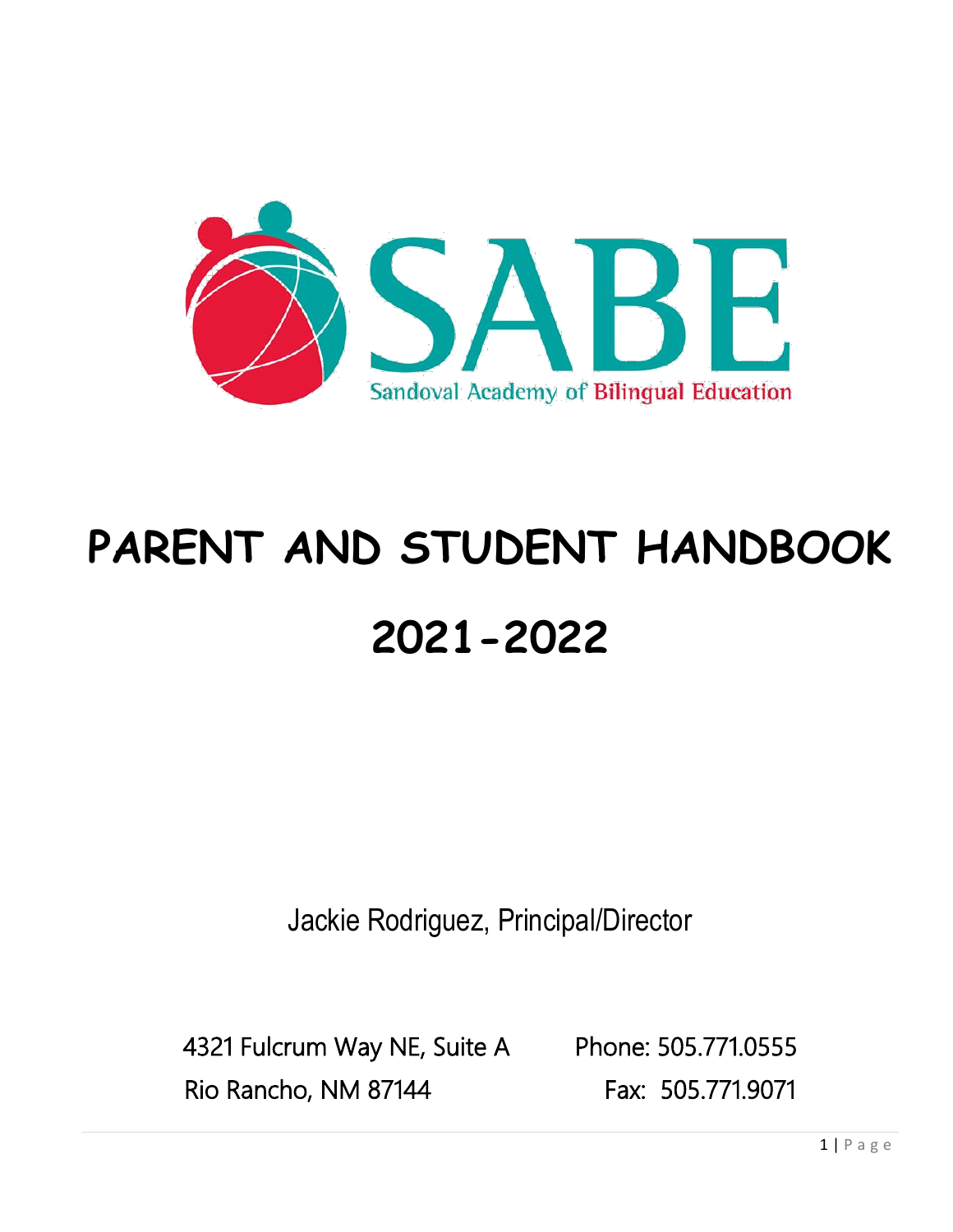# **TABLE OF CONTENTS**

| ı.  | <b>Purpose</b>                   | Page      |
|-----|----------------------------------|-----------|
|     |                                  | 3         |
|     |                                  | 3         |
|     |                                  | 3         |
| Ш.  | <b>Operation</b>                 |           |
|     |                                  | 4         |
|     |                                  | 6         |
|     |                                  | 9         |
|     |                                  | 9         |
|     |                                  | 9         |
|     |                                  | 10        |
|     | Classroom observations           | 13        |
|     |                                  | 13        |
|     |                                  | 14        |
|     |                                  | 14        |
|     |                                  | $14 - 15$ |
|     |                                  |           |
|     |                                  | 21        |
|     |                                  | 23        |
|     |                                  | 23        |
|     | Food                             | 24        |
|     |                                  | 24        |
|     |                                  | 25        |
|     |                                  | 25        |
|     |                                  | 26        |
|     |                                  | 26        |
|     |                                  | 26        |
|     |                                  | 26        |
|     |                                  | 27        |
|     |                                  | 27        |
|     |                                  | 27        |
|     |                                  | 27        |
|     |                                  | 27        |
|     |                                  | 27        |
| Ш.  | <b>Instructional Programming</b> |           |
|     |                                  | 28        |
|     |                                  | 28        |
|     |                                  | 28        |
|     |                                  | 28        |
|     |                                  | 30        |
|     |                                  | 31        |
|     |                                  | 31        |
| IV. | <b>Health and Safety</b>         |           |
|     |                                  | 32        |
|     |                                  | 32        |
|     |                                  | 32        |
| V.  | Appendix                         |           |
|     |                                  | 35        |
|     |                                  |           |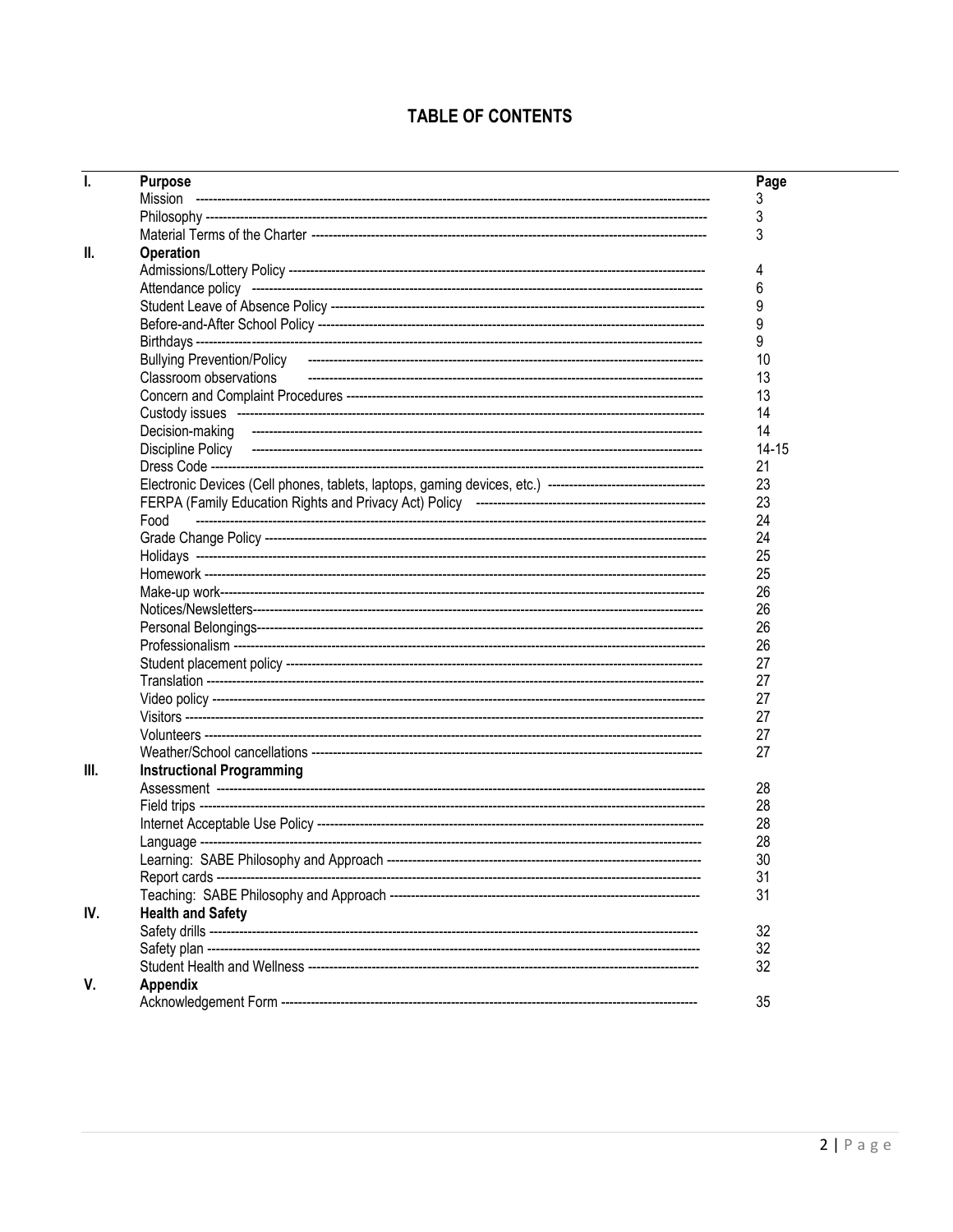## **MISSION**

Our Mission at SABE is to enable students to maintain their native language, reconnect with their heritage language, or discover a new enriching language. Students will attain Spanish and English fluency and literacy through two-way immersion, which will expand their worldview and educational and career opportunities.

#### **PHILOSOPHY**

The Sandoval Academy of Bilingual Education (SABE) is the first K-8\* dual-language charter school in the city of Rio Rancho. Our distinctive curriculum facilitates the acquisition of Spanish and English academic language proficiency through immersion, along with core content instruction in the students' native and target languages.

We strive to better our students through educational experiences both in and out of the classroom. Jackie Rodriguez, Principal/Director aims to create a haven where students feel safe to tackle their fears and accomplish all of their goals. We offer a variety of services designed to help students be the best version of themselves, while having a fun along the way.

#### **MATERIAL TERMS**

#### **Operational Structure**

| Length of school day     | $K-5: 5.5$ instructional hours,           |
|--------------------------|-------------------------------------------|
|                          | 6-8: 6 instructional hours                |
| Length of school year    | 180 Days; 990 hours for K-5, 1080 for 6-8 |
| Enrollment cap           | 280; @ renewal 360 will all grades        |
| Authorized school grades | Kindergarten - 8 <sup>th</sup> Grade      |

## **Educational Program of the School Bilingual Education**

Provide a 90-10 dual language immersion model (Spanish-English)

- o Kindergarten = 90% Spanish/ 10% English
- o 1st Grade= 80% Spanish/ 20% English
- o 2nd Grade= 70% Spanish/ 30% English
- $\circ$  3rd Grade = 60% Spanish/ 40% English
- o 4th 8th Grades= 50% Spanish/ 50% English

## **Student – Focused Term(s).**

In addition to core instructional areas, SABE commits to provide art, music and P.E. for its students.

## **Teacher – Focused Term(s).**

All classroom teachers will hold a bilingual endorsement. In addition, SABE will make provisions for its staff to be trained by Dual Language Education of New Mexico and/or New Mexico Association for Bilingual Education.

## **Parent – Focused Term(s).**

SABE will expect that parents volunteer a minimum of 10 hours a year.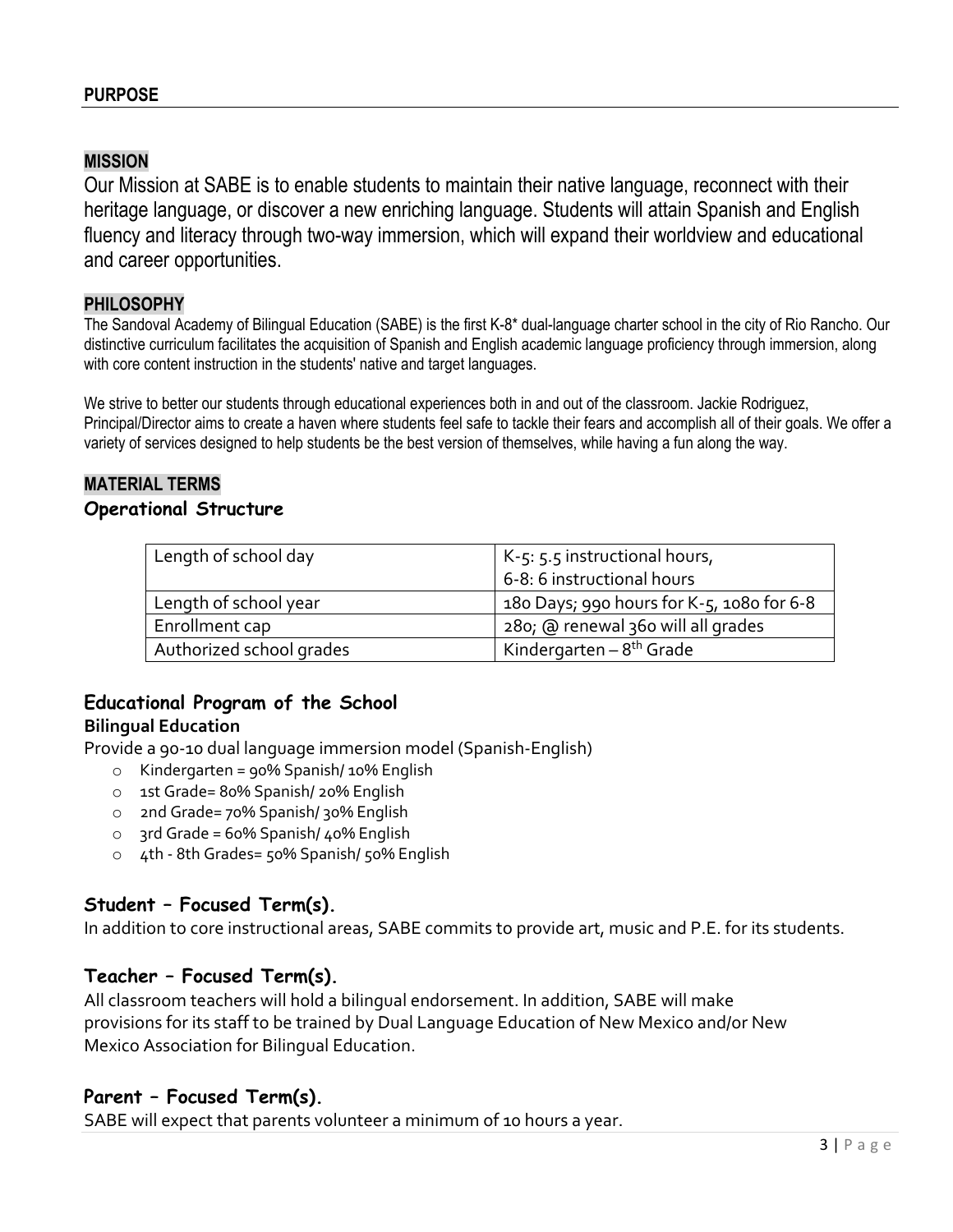# **OPERATION**

## **ADMISSIONS POLICY/LOTTERY PROCESS**

| <b>Applications Available:</b> | 8:30a.m on the Second Monday of March |
|--------------------------------|---------------------------------------|
| <b>Application Deadline:</b>   | 4:00p.m on the Last Friday of April   |
| Lottery Drawing:               | 4:00p.m on the Second Thursday of May |

#### **I. Free Public Charter School**

Sandoval Academy of Bilingual Education is a public charter school funded by the state of New Mexico. It does not charge tuition or have admission requirements.

#### **II. Instructional Program**

Sandoval Academy of Bilingual Education is a dual language school with high-level instruction in both Spanish and English. Because of this, any students wishing to enroll in **second grade and above** will be better prepared for school success if they already have a working knowledge of both languages. At SABE, 90% of the day in kindergarten, 80% of the day in first grade, 70% of the day in second grade, 60% of the day in third grade, and 50% of the day in fourth through eighth grades will be conducted entirely in Spanish.

#### **III. Procedures:**

**Enrollment Applications are available** at 8:30a.m on the second Monday of March of the current school year at [www.nmsabe.org](http://www.nmsabe.org/) or the front office of Sandoval Academy of Bilingual Education located at 4321 Fulcrum Way NE. All applications must either be completed online at our website or hand delivered to our office. If parents/guardians need assistance completing the form in English or Spanish, they should call the school at 505-771-0555.

**When an application is received** the child's name and information are logged in a lottery database by the grade indicated on the application. Receipts are provided in person for hand delivered applications and email receipts are sent when an online application is submitted. It is the parent's/guardian's responsibility to verify that all information on the application is correct and legible. Any errors in contact information, incorrect grade level, or date of birth can result in a student not being placed into the lottery or enrolled (if drawn in the lottery).

**The Application Deadline** is 4:00p.m on the last Friday of April of the current school year. All valid applications must be time/date stamped online or received in the front office by the deadline. No exceptions will be made for late submissions.

**After the enrollment window has closed,** parents/guardians can review the names of all students who will be participating in the lottery for each grade level. Three days before the lottery (Monday of the lottery week), parents/guardians should review the list posted in the front office of the school or call to verify that their child's name is listed. It is the parent's/guardian's responsibility to verify that their child is included. If for some reason it is found that a child is not on the list even though an application was submitted, the receipt will serve as verification that a child should be included. The school should be notified immediately in order to further investigate and correct the situation. Once the lottery has started, no more reviews or corrections to the list will be made.

**Immediately before the lottery drawing** if there are enough spaces at a given grade level, all applicants will be admitted. If there are more applicants than spaces available, admission will be determined through the lottery.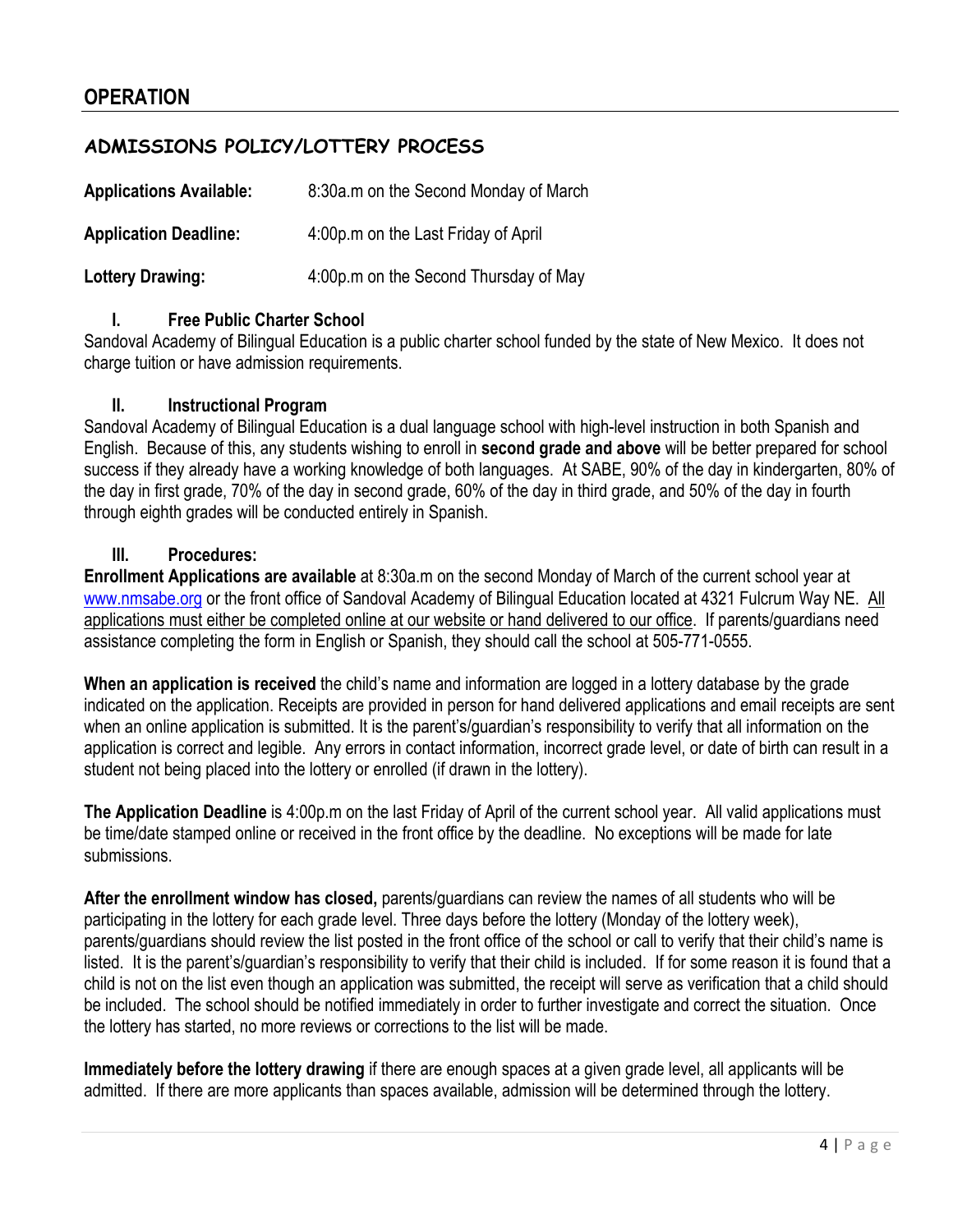**The lottery drawing** will be held on the second Thursday of May of the current school year at 4:00 P.M. at Sandoval Academy of Bilingual Education in a room to be determined. Attendance is optional and does not affect a child's chance of being drawn. Lottery proceedings are open to the public.

Student names for a given grade level will be drawn one by one starting with the lowest grade requiring a lottery. The first name pulled will be assigned number one, the second name will be number two, and so on until every name is assigned a number. The number drawn refers to the child's place on the waiting list.

**Lottery results** are posted the morning after the drawing at the front office of the school. Parents who are unable to view the list in person may call the office to find out what number their child's name was drawn. We do not mail results. The number next to a child's name refers to his/her place on a waiting list. Even if a child draws a low lottery number, a space is not guaranteed until there is an official opening in that grade and the parent/guardian has been contacted by the school to officially offer the child a place. It is the parent's/guardian's responsibility to ensure that contact information provided on the application is correct and legible. If we are unable to reach the parent/guardian within the allotted time, the space will be forfeited to the next person on the list.

Siblings of **current** SABE students are offered places ahead of student #1 in each grade provided that there is space at the desired grade level (see Admissions Rule for Siblings of Current Students below). If a grade level is at its determined capacity, the siblings will be put on the waiting list ahead of other applicants, in an order determined by a separate sibling order drawing. After siblings are placed, school officials will begin calling parents/guardians in order to officially offer a place to children on the waiting list. It is the parent's/guardian's responsibility to ensure that contact information is correct and legible. Students whose numbers are too high to allow them admittance will be kept on a waiting list in the order of their numbers.

**After a student is selected in the lottery** parents/guardians must pick up and return completed enrollment/registration forms within one week (by 4 P.M. on the third Thursday of May of the current school year). A selected student whose enrollment forms are not received in the school office by this date and time will forfeit his/her spot to the next student on the waiting list.

#### **Offering to students on the waiting list**

When offering a position to students on the waiting list the parent/guardian will have 48 hours to respond to our offer up until 1 week before the official start of classes. After that time, parents/guardians will have 24 hours to respond. If no response is given, the space will be forfeited to the next person on the list. If accepted, a completed registration packet must be received within 72 hours of accepting or the space up until 1 week before the official start of classes. After that time, parents/guardians will have 48 hours to respond. If parents/guardians fail to respond within the allotted time, the position will be forfeited to the next person on the list.

**On the first day of school (August of the year student is accepted)** school officials will attempt to contact the parents/guardians of any child who did not attend. If the contact information provided is invalid or the child is not in attendance by day three, the position will immediately be forfeited and offered to the next student on the waiting list.

## **IV. Admissions Rule for Siblings of Current Students**

New Mexico statute 22-8B-4.1 describes the enrollment procedures for admitting students to charter schools in their second year and beyond as being able to give preference to:

(1) students who have been admitted to the charter school through an appropriate admission process and remain in attendance through subsequent grades; and

(2) siblings of students already admitted to or attending the same charter school.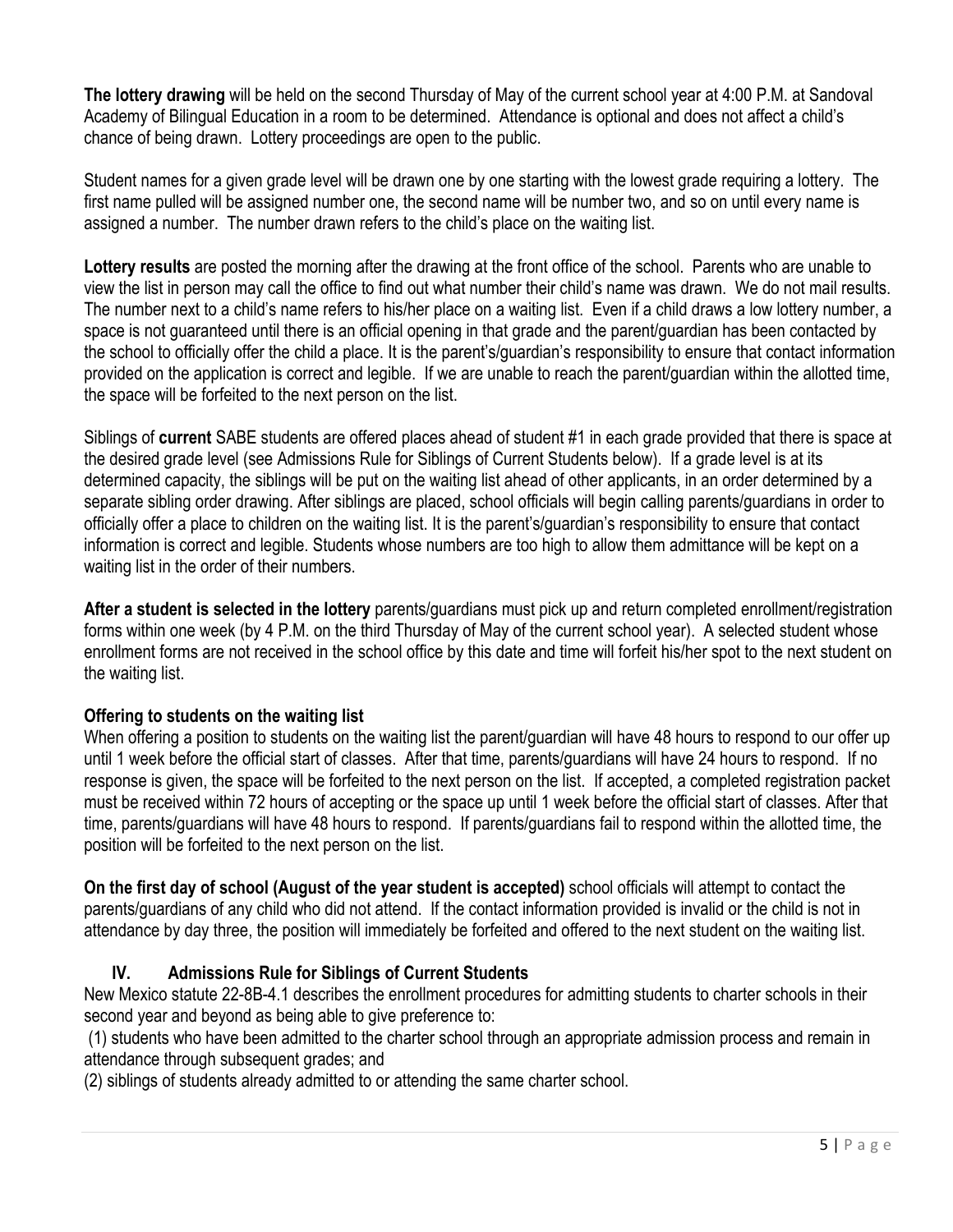Our school gives priority to siblings of current students ahead of number one in the lottery in each grade. However, like all prospective students, the application must be received by the same deadline.

Verification of sibling relationship is required. A sibling is defined as a brother or sister living in the same household who have one or both parents in common, a half or step sibling, or a foster child or child under legal guardianship of parent(s) of a student who is currently attending SABE. Birth certificate or documentation of legal guardianship must show the relation between the student and parent/guardian.

## **ATTENDANCE POLICY**

## **I. PURPOSE**

The Compulsory School Attendance Law requires all school age children to attend school for at least the length of time of the school year that is established in the school district in which the person is a resident or the state chartered charter school in which the person is enrolled and the school district or state-chartered charter school shall not excuse a student from attending school except as provided in that law or for parent-authorized medical reasons. Any parent/guardian of a school age person subject to the provisions of the Compulsory School Attendance Law is responsible for the school attendance of that person. Each local school board and each governing body of a charter school or private school shall enforce the provisions of the Compulsory School Attendance Law for students enrolled in their respective schools.

## **II. DEFINITIONS**

*Half Day Absences* are absences for two or more classes (or hours) up to fifty percent of an instructional day. *Full Day Absences* are absences consisting of more than fifty percent of an instructional day.

*Excused Absences* are short and long term mental or physical illnesses, observance of religious commitments, family emergencies, bereavement, court summons, school sponsored/sanctioned activities, hazardous weather conditions and short- or long-term suspensions (suspensions cannot be used as discipline for students who are in need of early intervention or are habitually truant).

*Unexcused absences* are absences from school or a class for which the student does not have an allowable excuse pursuant to the Compulsory Attendance Law or rules of the governing council. Such occurrences include instances where no explanation for an absence is given to the school at all. Family vacations during instructional days are considered unexcused absences.

*Excessive absences* refer to individual student attendance rates which fall below 95% in a grading period. Students with excessive absences can be categorized as:

- *A. Excessive Excused:* a student who has been identified as having a high number of absences **with notification** from the parent. Excessive excused absences are investigated by the school and may require additional documentation to justify the absences.
- *B. Student in need of early intervention:* a student who has accumulated five unexcused absences within any twenty (20) day period.
- *C. Habitual Truant:* a student who has accumulated the equivalent of ten or more unexcused absences within a school year.

*Tardiness* refers to children who arrive at school after the designated start time. All students arriving late are subject to conditions relating to tardiness as outlined in the "process" section below.

*Early Releases* refers to children who are picked up from school before the designated end time for that day. All students leaving early are subject to regulations relating to early releases as outlined in the "process" section.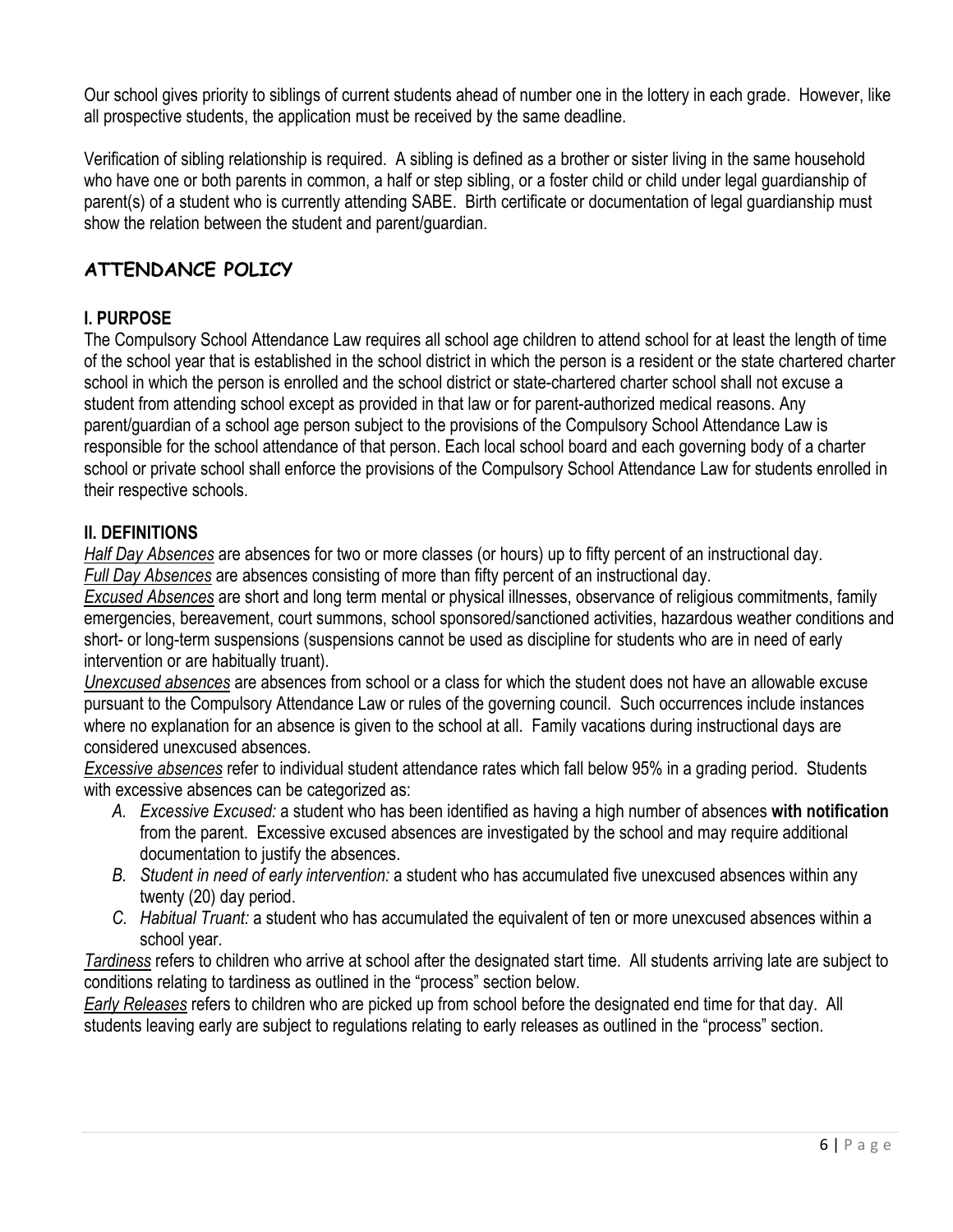## **III. PROCESS**

Sandoval Academy of Bilingual Education is required to report unexcused absences of two or more classes up to fifty percent of an instructional day as one-half day absence, and the unexcused absences of more than fifty percent of an instructional day to be counted as one full-day absence.

Sandoval Academy of Bilingual Education is required to enforce the attendance policy utilizing the following process: **Tardiness/Early Releases:** If a student is chronically tardy or picked up before the end of the instructional day, the truancy process may be initiated.

**Three absences**: When a child has accumulated three unexcused absences, the school will contact the family to address the concern.

**Five absences:** When a child has accumulated five unexcused absences, the school will contact the family to address the concern. At this point, a meeting with the parent/guardian will be arranged to discuss the absences and develop a plan of action to address the problem. A Five-Day Absentee Notification Form will be sent to the child's parent/guardian. **Ten absences:** If a student has accumulated an equivalent of more than 10 absences within a school year, the parent shall be given written notice in person or by mail that the student is not in compliance with the Compulsory Attendance School Law and follow the state rule in notifying the Children Youth and Families Department. Parents will be asked to attend a conference with the Principal/Director or designee to develop an action plan to address the problem. The notice shall include a date, time and place for the parent to meet with the Principal/Director or designee to develop intervention strategies that focus on keeping the student in an educational setting. If there is another unexcused absence after delivery of a written notice of habitual truancy, the student shall be reported to CYFD where the student resides for an investigation as to whether the student shall be considered to be a neglected child or a child in need of additional services. **(A signed copy of this policy is part of the registration packet and will be kept on file). \*State law requires a school to withdraw a student after ten (10) consecutive days of absence; provided that withdrawals do not include students in need of early intervention the school is required to intervene with and keep in an educational setting as provided in Section 22-12-9 NMSA 1978.**

#### **School Responsibilities**

To ensure that Sandoval Academy of Bilingual Education is maintaining accurate records and supporting students and parents:

- *A.* Class attendance must be taken and maintained for each student enrolled in school every instructional day. The classroom teachers must report attendance accurately and submit it to the office on a daily basis.
- *B.* The school is responsible for accurately maintaining attendance records in a manner verifiable by the New Mexico Public Education Department.
- *C.* The school is prohibited from suspending or expelling students as punishment for being in need of early intervention or habitually truants.
- *D.* The school must provide for early identification of students with unexcused absences or those who are in need of early intervention. School intervention strategies must focus on keeping students who are defined as "in need of early intervention" in an educational setting.
- *E.* If a student is identified as a habitual truant, the school shall document the following:
	- a. Attempts of the school to notify the parents that the student had unexcused absences
	- b. Attempts of the school to meet with the parents to discuss intervention strategies
	- c. Intervention strategies implemented to support keeping the student in school
- *F.* While all children attending public school are subject to the requirements of the School Attendance Process, considerations must be made in order to respect and understand the sovereignty of tribal customs, religious practices, laws, effective communication practices and availability of Native American intervention resources.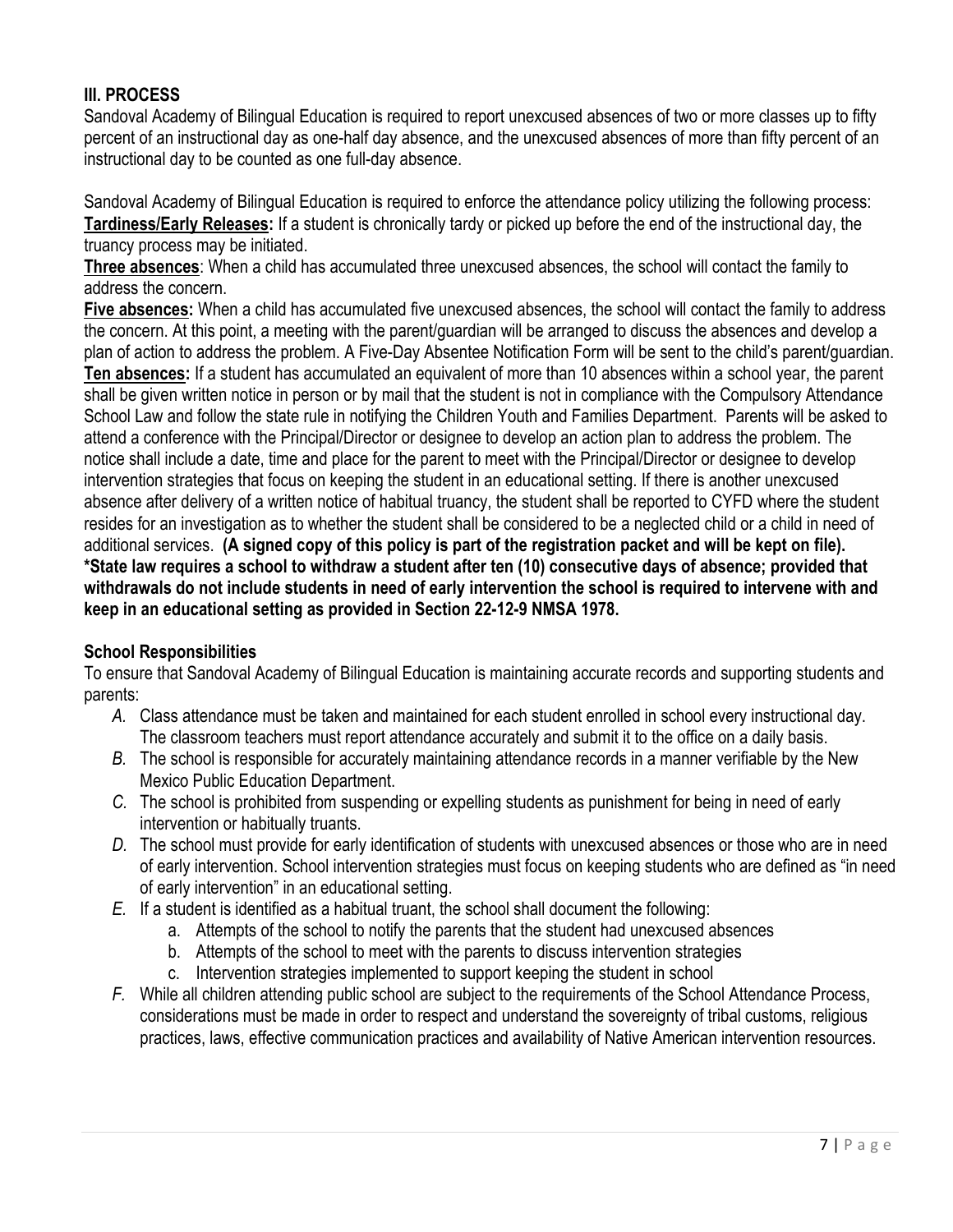## **Parent Responsibilities:**

- *A.* **Tardiness:** If a student arrives to school late, he/she **must be walked to the office by a parent or guardian** and signed in with the secretary. The student will receive a pass to class, verifying that he/she arrived late and was officially signed in as being in attendance.
- *B.* **Early Release:** Parents or designees listed on the emergency contact form who are picking up their child from school **MUST COME TO THE OFFICE TO SIGN THEIR CHILD OUT. PLEASE BRING YOUR PHOTO I.D.**  NO CHILD WILL BE ALLOWED TO WALK HOME DURING SCHOOL HOURS. During the school day teachers are not allowed to release children directly to adults from the classrooms unless they present a clearance slip from the office. This enables the office staff to identify those persons picking up children and to ensure the safety of your child. **Anyone attempting to sign out your child must be on listed the student's registration card. Should the approved list of authorized adults change, please update the information in our office immediately.**
- *C.* **Absences:** It is the responsibility of the parents/guardians to notify the school whenever their child is absent. Notification should be given as close to the beginning of the school day in question as possible, but **cannot be later than two (2) days after the date of the absence**. All absences are logged as "unexcused" until we receive notice describing the reason for the absence. If the reason for the absence is not approved (as described in the definition of excused absence) or notification is not made to the office within two days, the absence will remain as "unexcused". **TO NOTIFY THE OFFICE OF AN ABSENCE, PLEASE CALL OR SEND A WRITTEN NOTE TO THE OFFICE.** 
	- The parent/guardian must notify the school **each day that the student will be absent**, in accordance with the notification procedure established by the school.
	- Students are allowed **no more than 4 unexcused absences per trimester**, totaling no more than 10 unexcused absences per school year.
	- In the event that the school has not received notification of absence by a parent for **3 consecutive days**, the school must make an attempt to contact the parent/guardian.
	- **Family vacations are considered unexcused absences** and it is expected that parents will schedule vacations during periods of time when school is not in session.
	- **Excessive excused absences** will be investigated by the school and may require additional documentation to justify the absence.

#### **IV. SCHOOL ATTENDANCE PROCEDURES:**

- 1. If a student is in need of early intervention, a school representative shall contact the student's parents or guardians to discuss possible solutions.
- 2. The School Principal/Director or representative shall meet with the student and his or her parents or guardians to identify the causes for the student's excessive absences, identify what actions can be taken that might prevent the student's absences, identify possible school resources to address the causes for the student's absences, and establish an attendance contract to address the student's absences.
- 3. The notification to the student's parents or guardians and the meeting with the parents or guardians must be respectful and, in a language, and in a manner that is understandable to the student and the parents or guardians.
- 4. The attendance contract must contain follow-up procedures to ensure that the causes for the student's absences are being addressed.
- 5. The school representative will notify the parent/guardian by mail or personal service when the student has accumulated three (3) unexcused absences during a twenty (20) day period.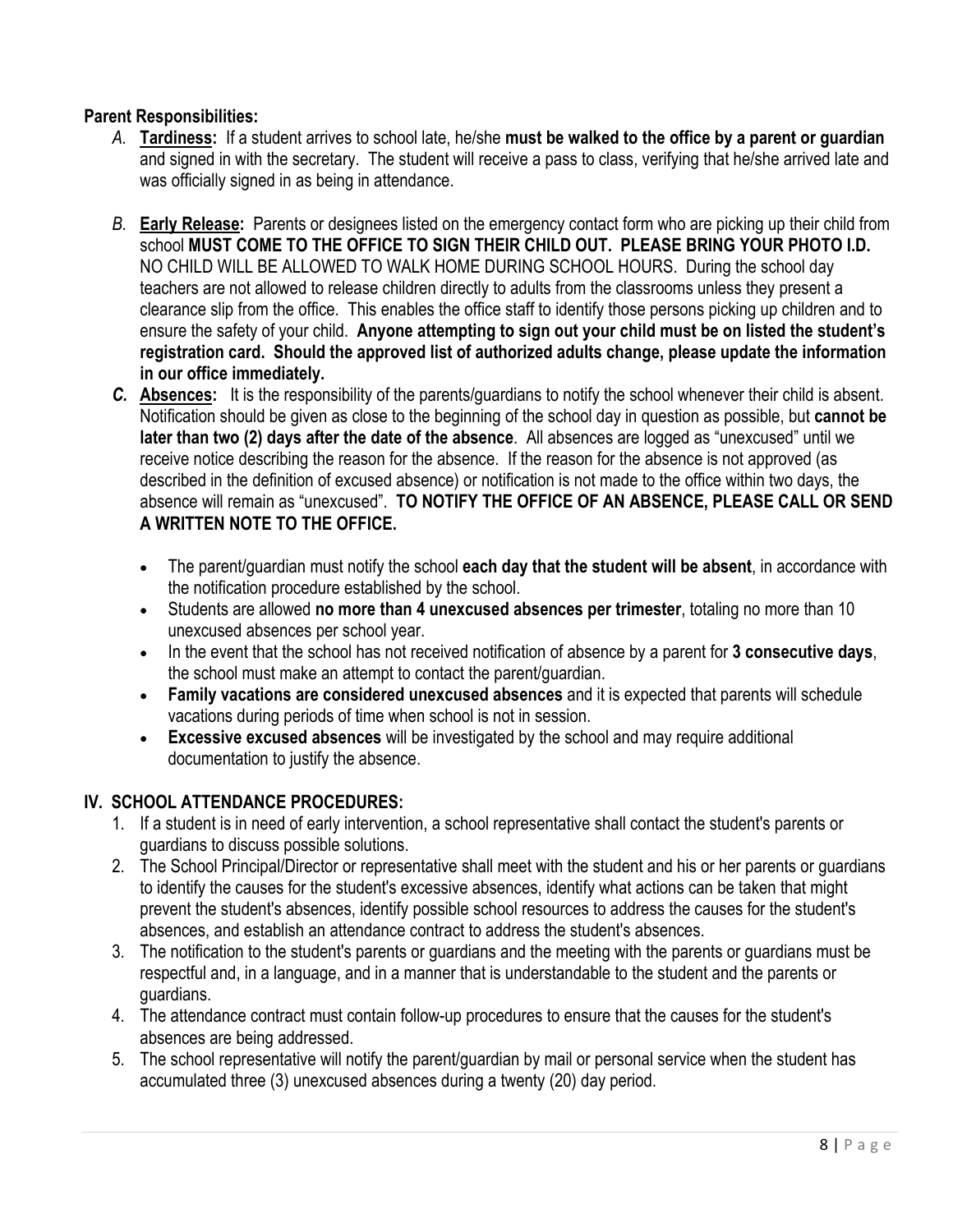- 6. The school representative will notify the parent/guardian by mail or personal service when the student has accumulated five (5) unexcused absences during a twenty (20) day period.
- 7. When the student has accumulated 10 absences (excused and/or unexcused) during the school year or eight unexcused absences during a twenty (20) day period, the school principal and teacher(s) will decide if a Student Advisory Team meeting may be convened to develop an Attendance Contract.
- 8. If the student is a habitual truant (10 days unexcused absences during the school year), the school or their authorized representatives shall, in addition, give written notice of the habitual truancy by mail or by personal service to the student's parents or guardians.
- 9. If another unexcused absence occurs after the delivery of a written notice of habitual truancy, the student shall, within 7 days of this unexcused absence, be reported to the probation services office of the judicial district in which the student resides.
- 10. If the habitual truant is not referred to the children's court by the juvenile probation office for appropriate disposition, the school may contact the children's court attorney directly to determine what action will be taken.
- 11. If a determination and finding has been made by the juvenile probation office that the habitual truancy by a student may have been caused by the parents or guardians of the student, and no charges have been filed against the parents or guardians, the school may contact the district attorney's office to determine what action will be taken.
- 12. Training on attendance policies and procedures will occur for all school staff before the first day of school for students.

# **STUDENT LEAVE OF ABSENCE POLICY**

Sandoval Academy of Bilingual Education is a dual language immersion school which focuses on Spanish language as the partner language to English. As part of our central belief we encourage students to speak Spanish and engage in Spanish speaking opportunities wherever possible. Because living and attending school in a foreign Spanish speaking country would provide a true immersion experience for students and support the fulfillment the mission of our school, we support such a leave of absence for up to one academic year for students. Additionally, in the event that a serious medical emergency arises for the student or an immediate family member (father, step-father, mother, step-mother, brother, step-brother, sister, stepsister) that requires the temporary relocation specifically for medical treatment, SABE also supports the leave of absence for up to one academic year. For more information regarding forms, application procedures and approval please contact with administration.

# **BEFORE-AND-AFTER SCHOOL DROP OFF/PICK UP POLICY**

School hours are from 8:00-2:45 on Monday through Friday. Students cannot be dropped off before 7:30 and must be picked up by 3:00.

# **BIRTHDAY/CELEBRATION POLICY**

Celebrations honoring a specific student's birthday is allowed as it does not interrupt instruction and arrangements need to be made with teachers. Teachers will provide you with how they handle celebrations in their classrooms. Actual birthday parties should be held outside of school and invitations should not be given out during school hours.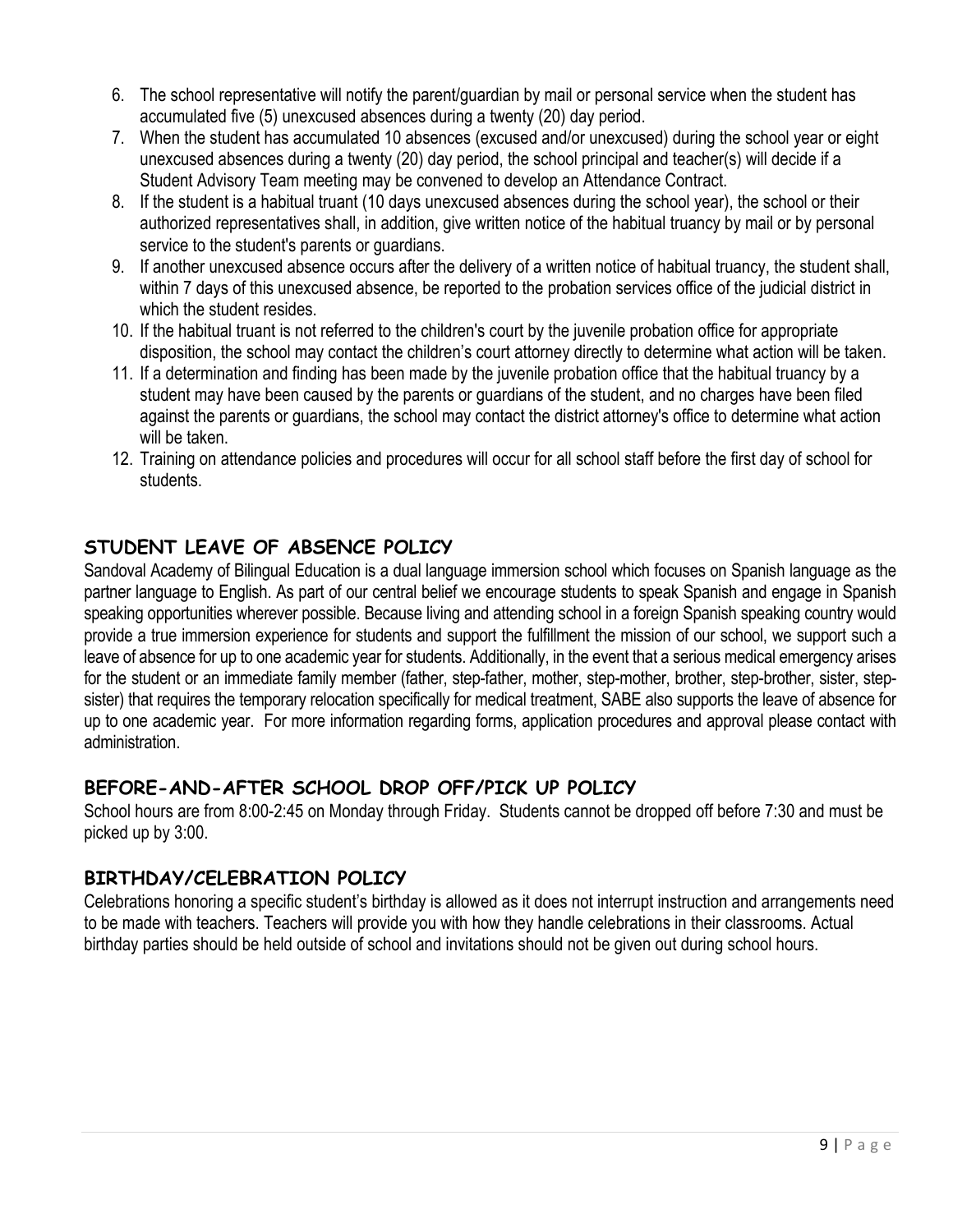#### **BULLYING PREVENTION POLICY PURPOSE**

Sandoval Academy of Bilingual Education believes that providing an educational environment for all students, employees, volunteers, and families, free from harassment, intimidation, or bullying supports a total learning experience that promotes personal growth, healthy interpersonal relationships, wellness, and freedom from discrimination and abuse. Therefore, harassment, intimidation or bullying are forms of dangerous and disrespectful behavior that will not be tolerated.

#### **DEFINITIONS**

*Bullying* means any repeated and pervasive written, verbal or electronic expression, physical act or gesture, or a pattern thereof, that is intended to cause distress upon one or more students in the school, on school grounds, or at school activities or sanctioned events. Bullying includes, but is not limited to hazing, harassment, intimidation or menacing acts of a student which may, but need not be based on the student's race, color, sex, ethnicity, national origin, religion, disability, age or sexual orientation.

*Harassment* means knowingly pursuing a pattern of conduct that is intended to annoy, alarm or intimidate another person.

*Hazing* means committing an act against a student, or coercing a student into committing an act, that creates a risk of harm to a person, in order for that student to be initiated into or affiliated with a student organization, or for any other purpose. Hazing includes but is not limited to:

- Any type of physical brutality such as whipping, beating, striking, branding, shocking, or placing a harmful substance on the body.
- Any type of physical activity such as sleep deprivation, exposure to weather, confinement in a restricted area, calisthenics or other activity that subject the student to an unreasonable risk of harm or that adversely affects the mental or physical health or safety of the student.
- Any activity involving the consumption of any alcoholic beverage, drug, tobacco product or any other food, liquid, or substance that adversely affects the mental or physical health or safety of the student.
- Any activity that intimidates or threatens the student with ostracism, that subjects the student to extreme mental stress, embarrassment, shame, or humiliation, that adversely affects the mental health or dignity of the student or discourages the student from remaining in school.
- Any activity that causes or requires the student to perform a task that involves a violation of state or federal law, or school policies.

*Disability Harassment* is defined as intimidation or abusive behavior toward a student based on disability that creates a hostile environment by interfering with or denying a student's participation in or receipt of benefits, services, or opportunities in the school.

*Harassment and Disability Harassment include but are not limited to:*

- *Verbal acts, teasing, use of sarcasm, jokes;*
- *Name-calling, belittling;*
- *Nonverbal behavior such as graphic or written statements or signing;*
- *Conduct that is physically threatening, harmful, or humiliating; or*
- *Inappropriate physical restraint by adults.*

*Racial Harassment* consists of physical or verbal conduct relating to an individual's race when the conduct:

• Has the purpose or effect of creating an intimidating, hostile, or offensive academic environment;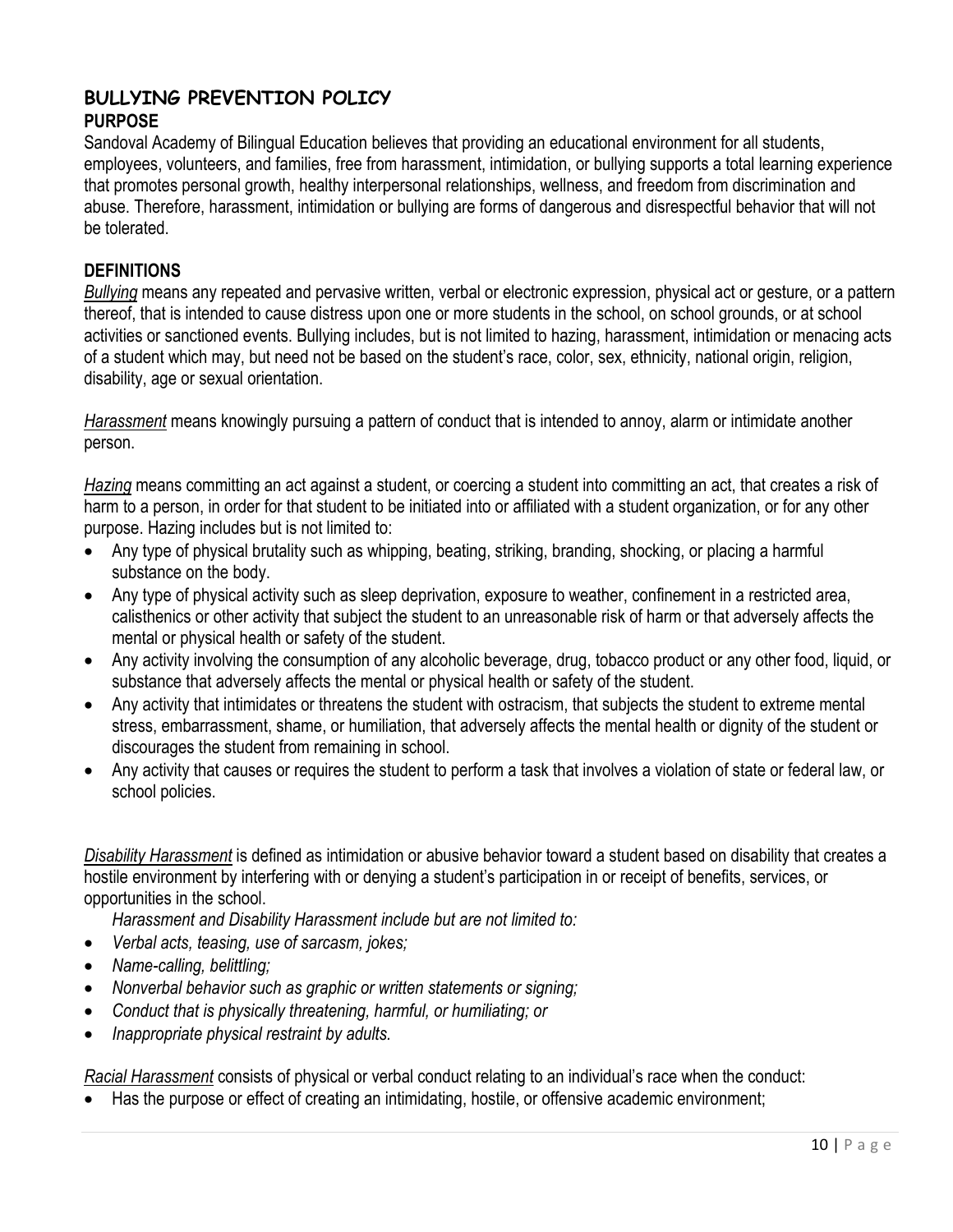- Has the purpose or effect of substantially or unreasonably interfering with an individual's academic performance; or
- Otherwise adversely affects an individual's academic opportunities.

*Sexual Harassment* means any unwelcome sexual advances, requests for sexual favors, or other inappropriate verbal, written, or physical conduct of a sexual nature. Sexual harassment may take place under any of the following circumstances:

- When submission to such conduct is made, explicitly or implicitly, a term or condition of obtaining an education; or
- Submission to or rejection of that conduct or communication by an individual is used to factor in decisions affecting that individual's education; or
- That conduct or communication has the purpose or effect of substantially or unreasonably interfering with an individual's education, or creating an intimidating, hostile or offensive educational environment.

## **NOTICE OF PROHIBITION AGAINST BULLYING AND ANTI-BULLYING INTERVENTIONS**

*Sandoval Academy of Bilingual Education prohibits bullying/harassment. Bullying/Harassment is when an individual takes out aggression toward another in the form of criticism, exclusion, isolation, teasing with verbal, psychological, emotional, and physical violence. If behaviors toward other student(s) make him or her feel intimidated, uncomfortable or if the student feels threatened, it may be considered bullying harassment even if the harasser did not intend for his or her actions to be offensive. Bullying includes, but is not limited to, hazing, harassment, intimidation or menacing acts of a student which may, but need not be based on the student's race, color, sex, ethnicity, national origin, religion, disability, age or sexual orientation that a reasonable person under the circumstances should know will have the effect of:*

- *Placing a student in reasonable fear of physical harm or damage to the student's property; or*
- *Physically harming a student or damaging a student's property; or*
- *Insulting or demeaning any student or group of students in such a way as to disrupt or interfere with the school's educational mission or the education of any student.*

*Students and parents may file verbal or written complaints concerning suspected bullying behavior to the School Principal/Director. Any report of suspected bullying behavior will be promptly reviewed. If acts of bullying are verified, prompt disciplinary action may be taken against the perpetrator, up to and including suspension and/or expulsion.*

Staff will be reminded at the beginning of each school year about the Anti-Bullying Policy, as well as their responsibilities regarding bullying behavior. A copy of the policy will be disseminated annually.

#### **REPORTING INTIMIDATION, HARASSMENT OR BULLYING BEHAVIOR**

Any student who believes he/she has been the victim of harassment, intimidation, bullying, or hazing by student or school personnel, or any person with knowledge or belief of such conduct that may constitute harassment, intimidation, bullying, or hazing toward a student should immediately report the alleged acts.

- 1. The report may be made to any staff member. The staff member will assist the student in reporting to the Principal/Director or other personnel.
- 2. Teachers and other school staff who witness acts of bullying or receive student reports of bullying are *required* to promptly notify designated staff.
- 3. Reports should be done in writing using the Harassment, Intimidation, Bullying, or Hazing Complaint Form. A copy of this form will be submitted to administration.
- 4. School Principal/Director or designee is *required* to accept and investigate all reports of intimidation, harassment or bullying.
- 5. School Principal/Director or designee is *required* to notify the parent or guardian of a student who commits a verified act of intimidation, harassment, or bullying of the response of the school staff and consequences that may result from further acts of bullying.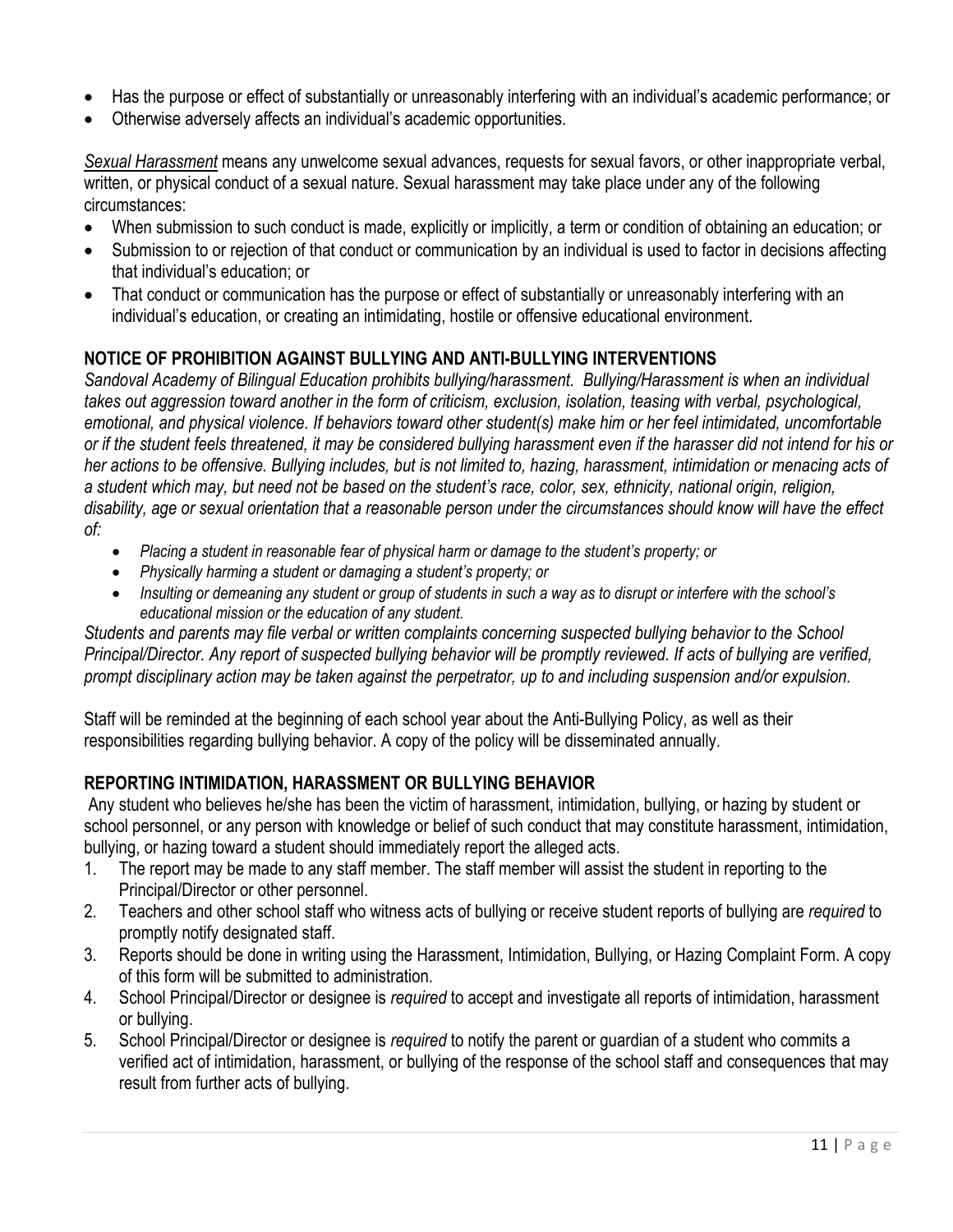- 6. Retaliation against an individual who either orally reports or files a written complaint regarding harassment, intimidation, bullying, or hazing or who participates in or cooperates with an investigation is prohibited.
- 7. The right to confidentiality, both of the complainant and the accused, shall be preserved consistent with applicable laws.
- 8. If harassment or bullying continues, the perpetrator will be immediately suspended and removed from the school, pending a long-term hearing.
- 9. To the extent permitted under the Family Educational Rights and Privacy Act (FERPA), school staff is *required* to notify the parent or guardian of a student who is a target of bullying of the action taken to prevent any further acts of bullying.

## **INVESTIGATING INTIMIDATION, HARASSMENT OR BULLYING BEHAVIOR**

Sandoval Academy of Bilingual Education administration or their designee will appropriately and promptly investigate all reports of harassment, intimidation, bullying, or hazing. In determining whether the alleged conduct constitutes bullying, the totality of the circumstances, the nature of the conduct, the student's history, and the context in which the alleged conduct occurred will be investigated.

- 1. The administrator will make every effort to inform the parents/guardians of the victim and the accused of any report of harassment, intimidation, bullying, or hazing *prior* to the investigation taking place.
- 2. The investigation shall consist of personal interviews with the complainant, the individual(s) against whom the complaint was filed, and others who may have knowledge of the alleged incident(s) or circumstances giving rise to the complaint. The investigation may also consist of other methods or documents deemed relevant by the investigator.
- 3. The school may take immediate steps to protect the complainant, students, teachers, administrators, or other school personnel pending the completion of an investigation.
- 4. The investigation shall be completed as soon as possible. The Principal/Director (or investigator) shall make a written report. The report shall include a determination of whether the allegations have been substantiated as factual and whether they appear to be violations of this policy. If the complaint involves the Principal/Director, the report shall be submitted to the Governing Council who will then designate an investigation to determine the validity of the report and will then make a decision, based on the investigative findings, whether or not to file a complaint with the New Mexico Public Education Department, Educator Ethics Bureau. A copy of the completed report will be maintained by the school's administration.
- 5. The Special Services coordinator will be involved in all reports involving a student receiving special services to ensure a fair investigation. Sandoval Academy of Bilingual Education will follow IDEA regulations when investigating students receiving special services.

## **CONSEQUENCES FOR BULLYING**

- 1. Verified acts of bullying shall result in intervention by the building Principal/Director or his/her designee that is intended to ensure that the prohibition against bullying behavior is enforced.
- 2. Bullying behavior can take many forms and can vary dramatically in how serious it is, and what impact it has on the targeted individual and other students. Accordingly, there is no one response to bullying. While conduct that rises to the level of "bullying" as defined above will generally warrant disciplinary action against the perpetrator of such bullying, whether and to what extent to impose disciplinary action (detention, in and out-of-school suspension, or expulsion) is a matter for the professional discretion of the building Principal/Director.

# **CONSEQUENCES FOR KNOWINGLY MAKING FALSE REPORTS**

False charges shall also be regarded as a serious offense and will result in disciplinary action or other appropriate sanctions.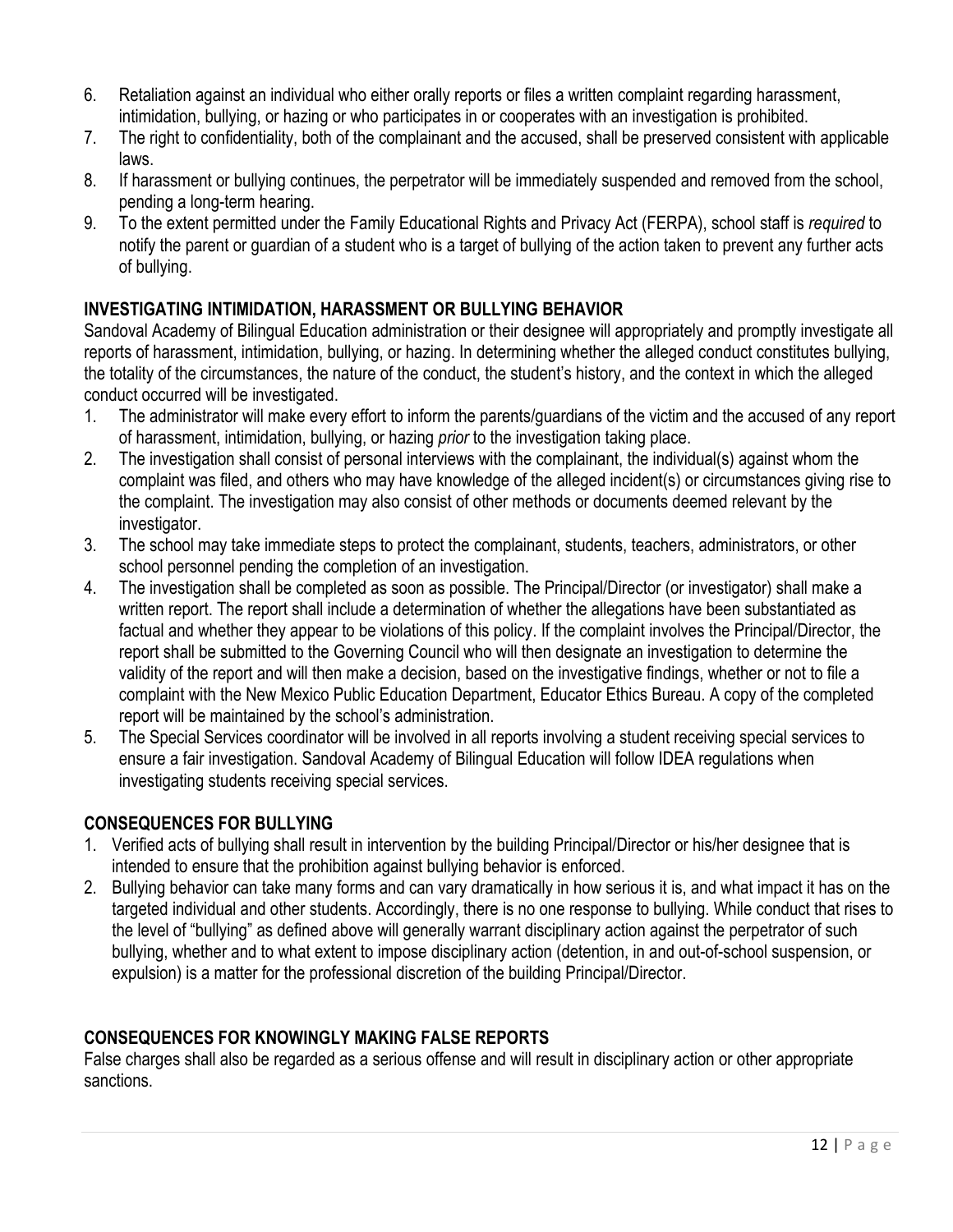## **ANTI-BULLYING EDUCATION**

Bullying behavior is mentioned specifically in many areas of the Health Education performance standards, in all grade levels. All students need to be aware of bullying behavior. It is imperative that students are comfortable with understanding, describing, and recognizing bullying behaviors.

Health education will be incorporated into thematic units at each grade level.

#### **THREATS OF VIOLENCE**

- 1. Threats of violence toward other students, school staff, or facilities are prohibited and may result in suspension or expulsion, regardless of whether the student has previously engaged in such conduct.
- 2. All employees and students are required to report evidence of threats of violence to the Principal/Director. Such reports shall be investigated by the Principal/Director or designee. All such reports shall be documented by the Principal/Director.
- 3. In cases of threats that may constitute a violation of criminal law, the Principal/Director or designee shall notify law enforcement authorities, when it is substantiated through the use of the threat assessment tool.
- 4. If the Principal/Director finds a significant behavior violation upon investigation, the student(s) who are charged with violation of this policy shall be placed on short-term suspension pending investigation of the charge(s). Those found, through a due-process hearing, to have violated this regulation shall be subject to discipline, including longterm suspension or expulsion. For Students receiving Special Services, administration will consult with the special education staff regarding the appropriate process.

## **CLASSROOM OBSERVATIONS**

Parents and other visitors are welcome observers in the classroom with 24 hours of notice given to the teacher. When observing, we ask that you come in and watch quietly, like a "fly on the wall." This will give you the truest perspective on how the classroom operates. Before observing, all visitors must check in at the school office. If visitations and observations become a distraction to the instruction of students, the school administration has the authority to limit the frequency or number of visits or visitors.

# **CONCERN and COMPLAINT PROCEDURES**

If you have a concern or complaint, we welcome your constructive criticism. We would hope that any complaint will be resolved at the point of origin. If that does not happen, please follow these steps:

#### **Step 1 Teacher/Employee**

Completely fill out the complaint form (available at the front office) and submit it directly to the involved party (i.e. teacher/employee) with a copy for the person's supervisor. *Please provide written documentation describing dissatisfaction, before you proceed to the next step.*

#### **Step 2 Principal/Supervisor**

If you are not satisfied with the disposition of the complaint at Step 1, notify in writing your response to the principal/supervisor. Request their assistance in resolving the issues. *Please provide written documentation describing dissatisfaction, before you proceed to the next step.*

#### **Step 3 All Involved Parties**

If not satisfied with the disposition of the complaint at Step 2, request the principal/supervisor to designate an alternate person to assist in resolving the issue through mediation. *Please provide written documentation describing dissatisfaction, before you proceed to the next step.*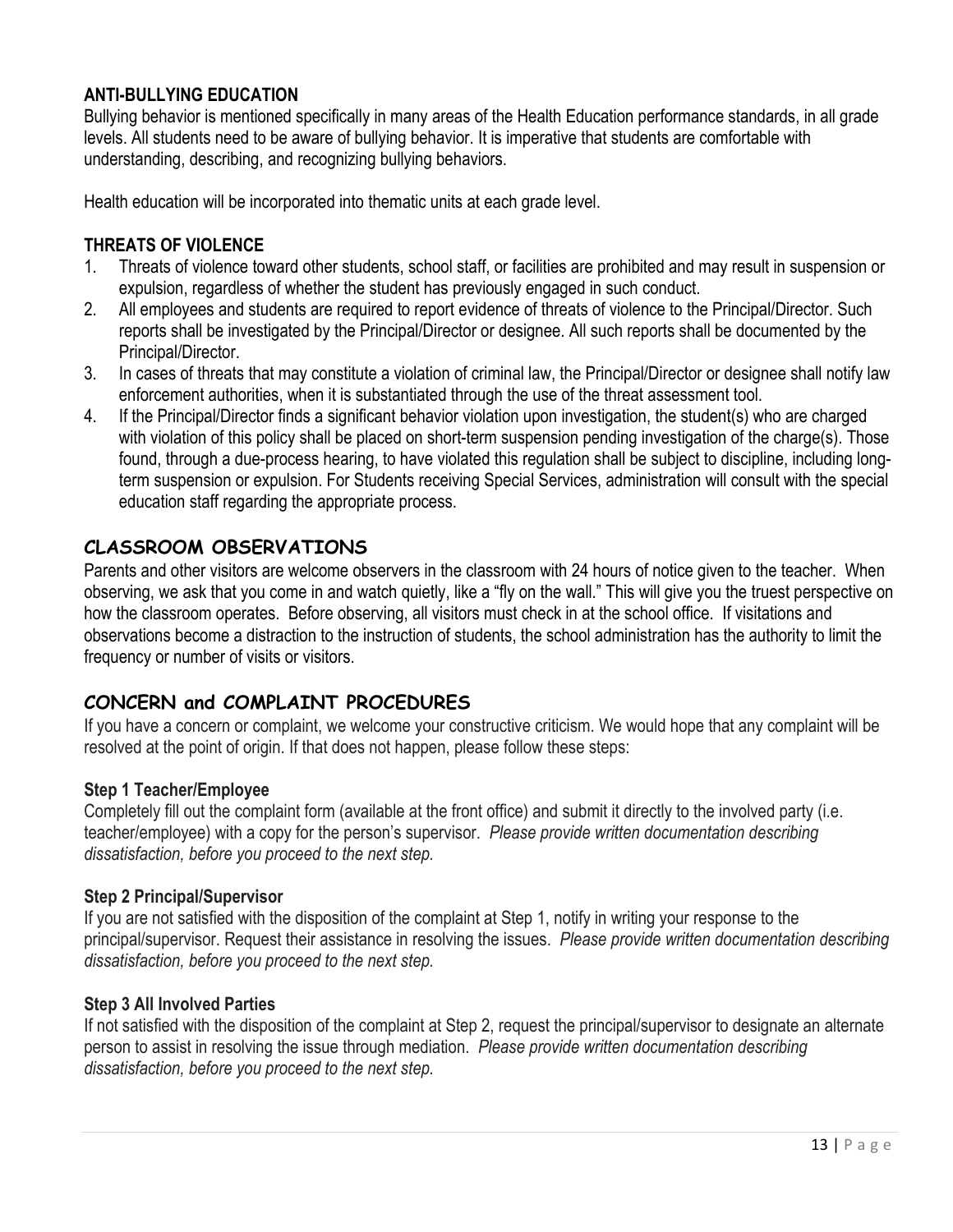#### **Step 4 Governing Council**

If not satisfied with the disposition of the complaint at Step 3, appeal your complaint in writing to the Sandoval Academy of Bilingual Education Governing Council Chairperson.

## **CUSTODY ISSUES**

The school office personnel and classroom teacher should be notified of any custody issues involving your child. This notification should be written court documents, which clearly state who has custody, who may have access to your child, and any changes in the situation. The school cannot deny access to a custodial parent unless there are court documents prohibiting such contact. Please update the court documents as they are made available. Additionally, please make sure you regularly update, with the office, the list of emergency contacts and persons able to pick up your child. Teachers will contact both custodial parents at parent-teacher conference time.

## **DECISION-MAKING**

#### *Governing Council*

Sandoval Academy of Bilingual Education is a state-chartered public charter school, authorized by the Public Education Commission. Its Governing Council reports to the New Mexico Public Education Department, Charter Schools Division. The Governing Council governs and manages SABE in accordance with the Charter Schools Act and all other applicable federal and state laws and regulations, and pursuant to the bylaws the Board has adopted.

The Governing Council holds collective authority over the school. Individual Board Members do not hold authority over the school. The Governing Council works to fulfill the mission of Sandoval Academy of Bilingual Education. Its major roles and responsibilities include approving all major educational and operational policies, approving all major contracts, approving the school's annual budget, overseeing the school's fiscal affairs, and selecting and evaluating the School Principal/Director.

The Board is composed of 5-7 members appointed and follows a traditional decision-making model in which each Board Member has one vote. A majority vote of a quorum of the Governing Council carries any issue. A quorum is defined as a simple majority of the Board. The Governing Council meets monthly, and in accordance with the Open Meetings Act, all meetings are open to the public.

The Board has several working committees which include public relations, fundraising, facilities, nominating, and finance. Committees are chaired by Board members and their membership includes a mix of Board members and non-Board members. It is the role of the committees to make reports and recommendations to the Governing Council.

Appointments to the Board, or committees of the Board, are made by the Board when members leave or finish their terms of service. The process begins with an application to the Nominating Committee of the Board. Interested parents and community members are encouraged to contact and submit a letter of interest and resume to the Chair of the Board or the principal/director. Board and committee members are selected based on the match between their skills and the needs of the Board, their commitment to the SABE charter, and their ability to work well with the group.

#### *School-Site Decision-Making*

The School Principal/Director reports to the Governing Council and is responsible for the supervision and evaluation of all other SABE staff. The Principal/Director works with the school's teachers to implement the SABE instructional program, as described in the SABE Charter.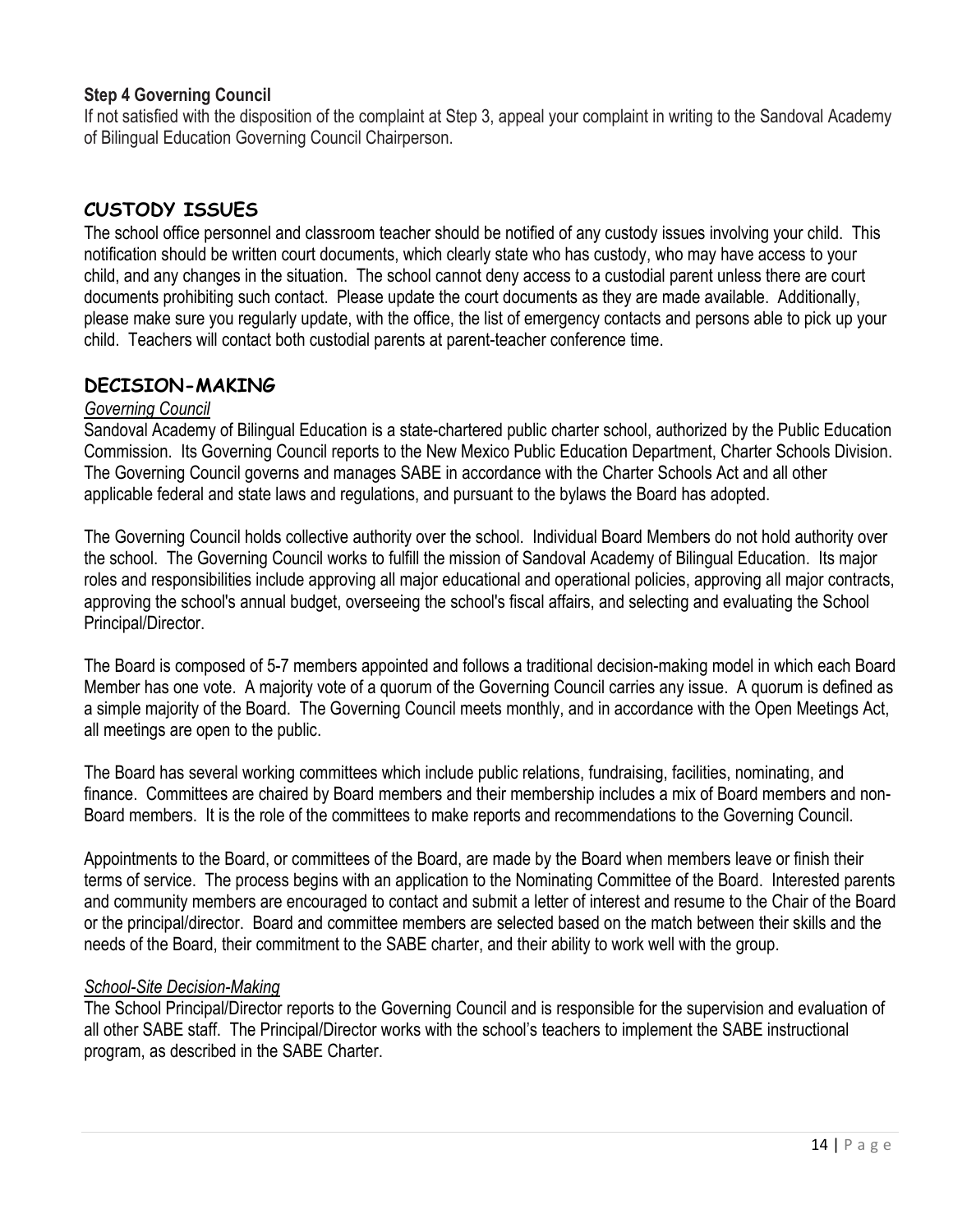#### **DISCIPLINE POLICY MISCONDUCT**

Any student who violates school policy or procedures by engaging in conduct that is in conflict with school policies or directives, who engages in behavior which disrupts or has the potential to disrupt the educational process, who refuses to cooperate with school personnel, and/or who engages in conduct which endangers or reasonably threatens to endanger the health and safety of students, school personnel, or others for whose safety the school is responsible, will be subject to disciplinary action.

The school will impose discipline in accordance with state regulations and will use their discretion when referring to the Discipline Matrix and imposing consequences. The School will make a good faith effort to notify the parents or legal guardian of the student in any circumstances where the school's disciplinary response will exceed administrator/student contact.

Students whose presence poses a continuing danger to persons or property or an ongoing threat of interfering with the educational process may be immediately removed from school pursuant to the process outlined in "Suspension/Expulsion", below.

## **SUSPENSION/EXPULSION**

Suspension is the removal of a student from a class or classes and all school-related activities for any period of time and includes long-term removals up to one year or longer.

- The school administration must provide written notification to each of a student's teachers and to the Student's parents/legal guardians within one (1) school day of imposing *any* form of suspension.
- The school administration must keep on file a copy of the notification for any suspension occurring during a school year.
- The Principal/Director is responsible for notification, compliance and documentation.

#### **Short-Term Suspension**

Short-term suspension will be at the discretion of the Principal/Director and will address unsafe behaviors and those that disrupt the educational process. Short-term suspension will be limited to no more than ten (10) days.

#### **Long-Term Suspension**

Long-term suspension is defined as the removal of a student from instruction and off school-related activities for more than ten (10) days and up to the balance of the semester or longer in cases which are near the end of a given semester.

- A student receiving a long-term suspension will lose credit for the semester.
- A student may be given the opportunity for a due process hearing prior to suspension. See "Due Process", below.
- The student may, at his/her expense, choose to be represented by an attorney at the hearing.
- At the Principal/Director's discretion, students may be suspended pending a due process hearing.

#### *Students can be long-term suspended for serious violations or offenses, including but not limited to, the following:*

- Weapons
	- o Possession, use of or threatening with a knife or other instrument with intent to cause bodily harm
	- $\circ$  Sale or furnishing of weapons (gun, sharp object, club, or an object that could inflict serious bodily injury)
- Arson
	- $\circ$  Starting a fire resulting in injury to a person
	- o Starting a fire resulting in serious damage to property over \$200.00.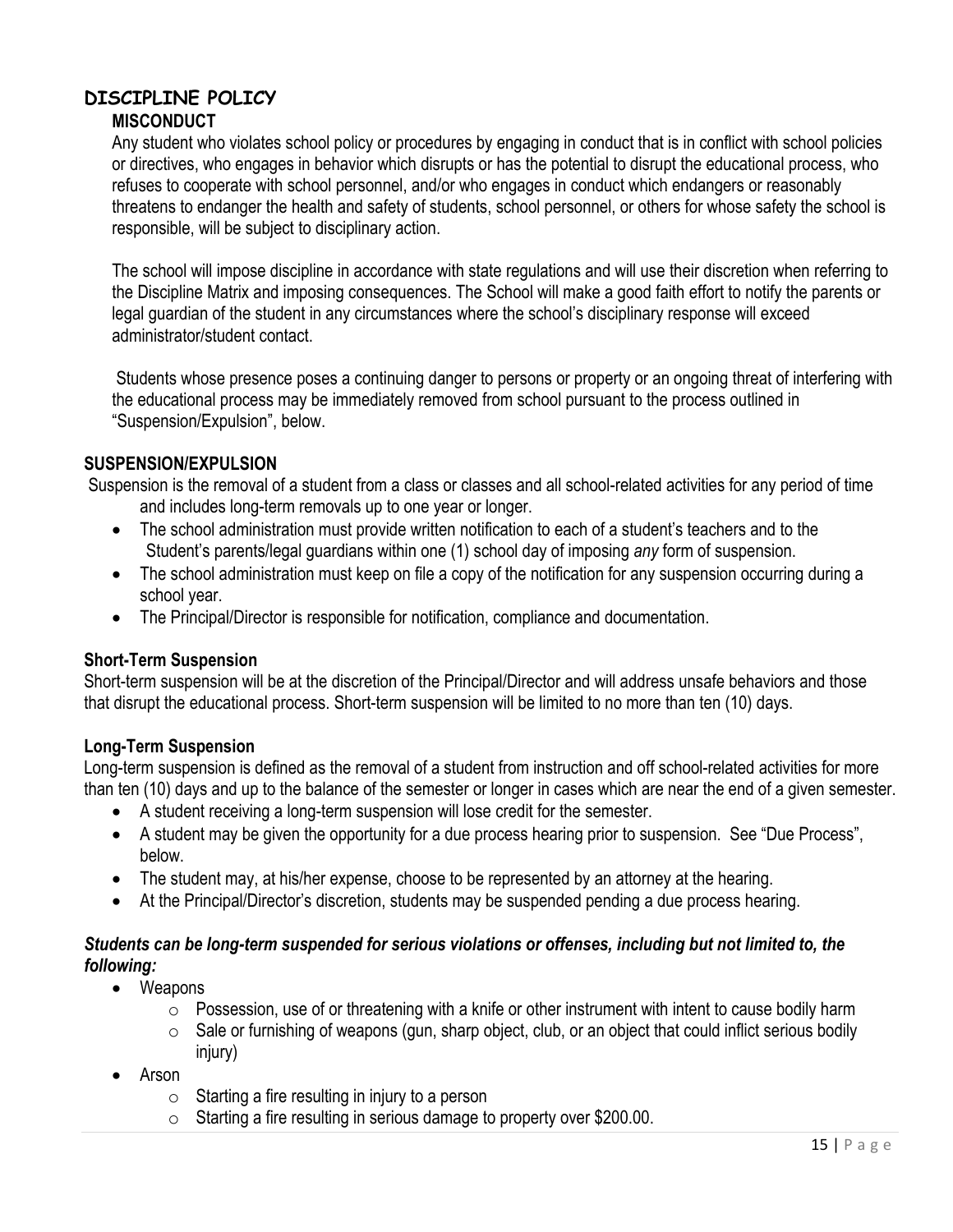- Drug Dealing or Distribution
	- $\circ$  Possession with intent to distribute alcohol or drugs, other illegal substances or look-alikes
	- o Repeated use and/or possession of drugs, alcohol, or any intoxicant
- Harassment
	- $\circ$  Any gesture or written, verbal or physical act that is reasonably perceived as being motivated by any actual or perceived characteristic, such as race, religion, national origin, sex, or disability.
	- $\circ$  Any of the above that will have the effect of harming a student or damaging a student's property, placing the student in reasonable fear of harm to his or her person, including the initiation process referred to as **hazing**, or has the effect of causing a disruption to the educational process.
- Acts of Violence
	- $\circ$  Cause of attempt to cause physical injury to a staff member
	- o Bomb threats
	- o Repeated fighting
	- $\circ$  Causing physical harm to another person
- $\circ$  Rioting or gang fighting

## **Expulsion**

Expulsion is the removal of a student from Sandoval Academy of Bilingual Education for a period exceeding one (1) semester. In some cases, expulsion may be a permanent removal from this school.

- A student receiving an expulsion will lose credit for the semester in which the expulsion occurs.
- A student must be given a due process hearing prior to expulsion. See "Due Process", below.
- The student may, at his/her own expense, choose to be represented by an attorney at the hearing.

## **Gun Free Schools Act**

The Gun Free School Act provides for a mandatory expulsion of a period of not less than one year for a student who is determined to have brought or to have possessed a firearm or explosive device at school or any setting that is under the control or supervision of school officials. Only the Principal/Director may modify in writing the one-year expulsion requirement on a case-by-case basis. All school-related incidents of firearm possession must be reported to the Albuquerque Police Department.

#### **Referral for Legal Action**

• Any illegal action by a student taking place at school or a school-sponsored or school-related activity will be referred to the appropriate authorities or law enforcement agency. New Mexico law requires that, if any school employee has reasonable cause to believe that a child is or has been in possession of a firearm on school property, the employee shall immediately report the child's actions to a law enforcement agency, to the Principal/Director, and to the Children, Youth, and Families Department.

#### **Suspension from Extra-Curricular Privileges**

Students may be removed, at the discretion of the Principal/Director, from any part or all of extra-curricular privileges for time periods up to one (1) full calendar year.

- Participation in extra-curricular activities is a privilege offered to and earned by students.
- Student conduct is expected to exemplify high standards at all times.

## **Participation in extra-curricular activities is not a student right, and suspension of such privilege does not require a due process hearing procedure.**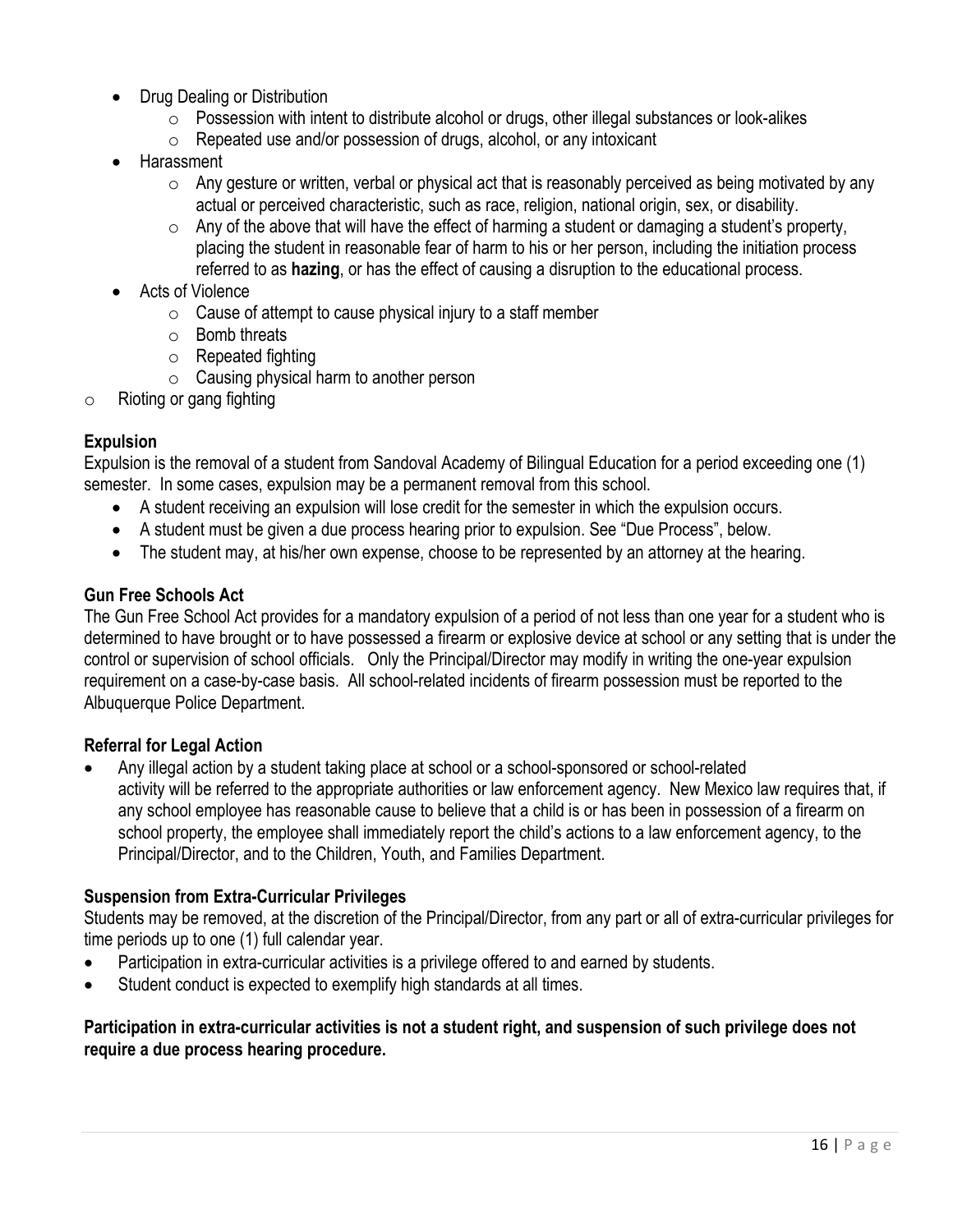## **Due Process:**

- 1. *Short-Term Suspension:* A student facing in-school or out-of-school suspension for fewer than ten (10) days is not entitled to a formal hearing, but is entitled to notice and an opportunity to be heard as follows:
	- a. Before the student is placed on short-term suspension, the student shall meet with the Principal/Director or designee and shall be informed of the charges against him or her and, if (s) he denies them, shall be told what evidence supports the charge(s). The student shall be given an opportunity to present his or her version of the facts and refute the charges in that meeting. The administrative authority is not required to divulge the identity of informants, although (s) he should not withhold such information without good cause. The Principal/Director or designee shall disclose the substance of all evidence on which (s) he proposes to base a decision in the matter. The meeting may be an informal discussion and may follow immediately after the notice of charges is given.
	- b. If the student denies the charge(s), the Principal/Director or designee may delay the suspension in order to conduct further investigation, but is not required to. The discussion with the student may take place and a temporary suspension may be imposed within minutes after the alleged misconduct has occurred.
	- c. If the student's continued presence endangers persons or property or threatens disruption of the academic process, the student shall be immediately removed from school without notice and/or opportunity to be heard, but shall be given such notice and opportunity to be heard in a meeting scheduled within one school day thereafter. If no such meeting has been or can be scheduled within that timeframe, the student shall be reinstated to school until such time as the meeting can occur.
	- d. The administrative authority is not required to allow the student to secure counsel, to confront or cross-examine witnesses supporting the charge(s), or to call witnesses to verify the student's version of the incident, but none of these is prohibited.
	- e. The school shall make reasonable efforts to inform the student's parent or guardian of the charges against the student and the possible or actual consequence as soon as practical. If the school has not communicated with the parent/guardian by telephone or in person by the end of the first full day of suspension, the school shall on that day mail a written notice with the required information to the parent/guardian's address of record.
	- f. Decisions to impose a short-term suspension may be appealed to the Governing Council by the student and/or his/her parent, pursuant to the informal "Complaint/Concern" procedures described above.
- 2. Long-Term Suspension or Expulsion: A student recommended for long-term suspension (more than ten (10) days) suspension may, in writing, request a hearing before a third-party Hearing Officer designated by the Governing Council. A student may waive his or her right to a long-term suspension hearing, or the parent/guardian may choose to waive the student's right to a hearing before the Hearing Officer. Expulsion hearings are required and cannot be waived.
	- a. Hearing Officer and Transcript.
		- (I) The Hearing Officer is the person designated by the school Governing Council to hear recommendations for long-term suspensions and expulsions.
		- (ii) A transcript of the proceedings before the Hearing Officer shall be recorded and kept at the school for a period of one year, after which the transcript will be destroyed, except in cases of expulsion where records are kept for longer periods.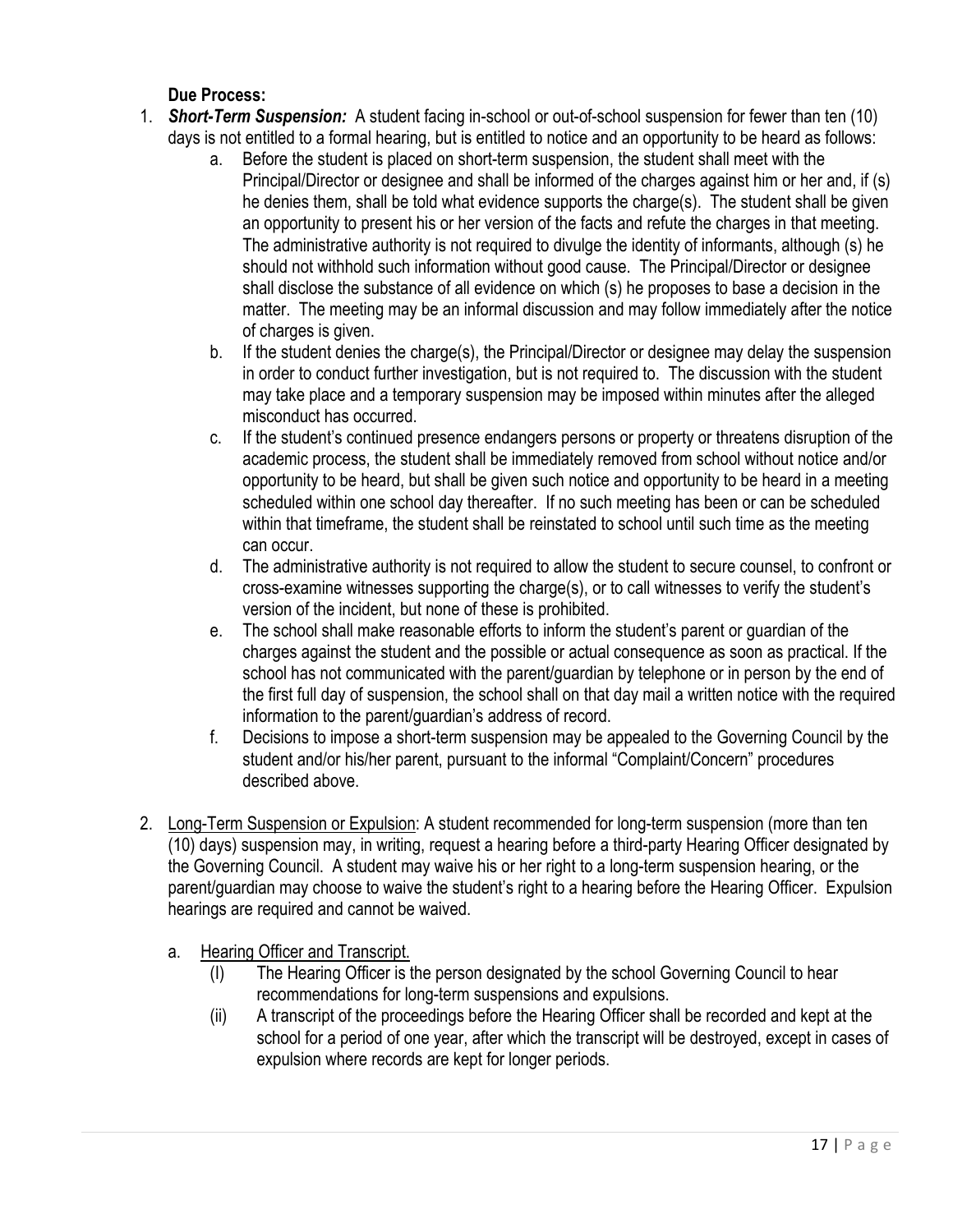- b. Hearing Officer Procedure.
	- (i) Notice. If a hearing is requested or required, school authorities shall prepare and serve the student and his/her parents or legal guardians with a written notice of the long-term suspension or expulsion, and the date, time, and place of the hearing thereon, hand-delivered or by certified mail, return receipt requested. The notice shall contain notice of the school rule(s) alleged to have been violated, a concise statement of the alleged acts of the student, a statement of the possible penalty, the date/time/place of the hearing, a statement that both student and parent are entitled and/or urged to be present, a clear statement that the hearing will take place as scheduled unless the Hearing Officer grants a delay, a clear and conspicuous warning that a failure to appear will not delay the hearing and may lead to the imposition of the proposed penalty by default, a statement that the student has the right to be represented at the hearing by legal counsel, a parent or some other representative designated in a written notice filed at least 72 hours before the hearing, a description of the procedures governing the hearing, the name/business address/telephone number of a contact person through whom the student/parent/representative may request a delay or seek further information, and any other information/materials/instruction deemed appropriate by the administrative authority preparing the notice. The school shall provide copies of documents supporting its actions and a list of witnesses to the student and his/her parents/legal guardians at least two (2) working days in advance of the hearing.
	- (ii) Scheduling. The hearing shall be scheduled no sooner than five (5) days and no later than ten (10) school days from the date of receipt of notice by the parents or legal guardians.
	- (iii) Burden of Proof.
		- The hearing is not a legal proceeding, and formal rules of evidence shall not govern the conduct of the hearing.
		- The burden of proof of misconduct is on the school authorities.
	- (iv) Witness and Time Limits.
		- The student may, at his/her own expense, choose to be represented by an attorney during the hearing.
		- The student or his/her counsel may present evidence and shall have the right to call witnesses on his/her behalf and to question witnesses against him/her.
		- The school authorities including legal counsel, shall have the right to call witnesses and to question any witnesses who testify.
		- The Hearing Officer must schedule adequate time to hear the matter but may impose reasonable time limits on the parties' presentations.
	- (v) Failure to Appear. If no one has appeared on the student's behalf within a reasonable time after the announced time for the hearing, the Hearing Officer shall determine whether the student, through the parent, received notice of the hearing. If so, the Hearing Officer shall review the school's evidence to determine whether it is sufficient to support the charge(s) of misconduct.
- c. Decision of Hearing Officer.
	- (i) The Hearing Officer shall determine first whether the alleged act(s) of misconduct have been proved by a preponderance of the evidence presented at the hearing. If the misconduct is so proved, the Hearing Officer then shall decide upon the appropriateness of the disciplinary action taken, or in the case of a proposed expulsion, whether expulsion is appropriate.
	- (ii) The Hearing Officer may request additional evidence from the parties and may receive that additional evidence after the formal hearing.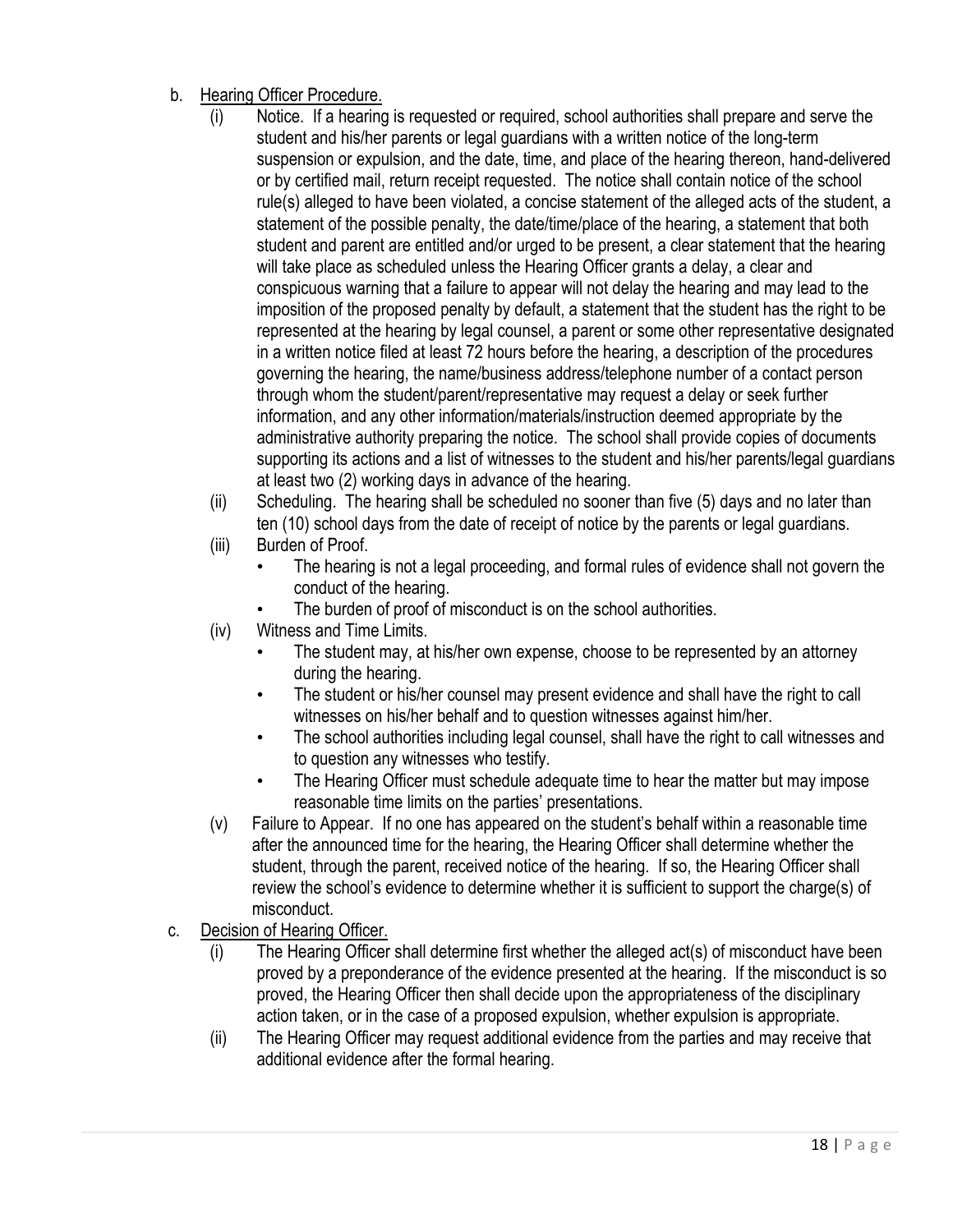- (iii) All parties shall have the right to comment in writing upon any additional evidence submitted. Any such commentary shall be submitted within five (5) days of submission of the additional evidence.
- (iv) The Hearing Officer shall serve its written decision on the parties stating its findings, conclusions and implementations, by certified mail, return receipt request and/or by handdelivery, within five (5) school days after hearing, receiving and considering all the evidence and arguments.
- (v) The Hearing Officer's decision shall take effect immediately upon notifying the student and his/her parent/guardian and shall continue in force during any subsequent appeal.
- d. Appeal to the Governing Council Due Process Committee.
	- (i) The student, parent, or guardian may appeal the decision of the Hearing Officer to the school Governing Council Due Process Committee by serving a written Notice of Appeal to the Council President or designee within five (5) days after the Hearing Officer's decision has been served.
	- (ii) The Governing Council Due Process Committee shall be a three-member committee composed of and appointed by the members of the Governing Council to hear due process appeals in the long-term suspension/expulsion context.
	- (iii) The Due Process Committee shall then review a summary of the transcript within ten (10) calendar days.
	- (iv) No new information shall be considered in the appeal, unless the student persuades the Governing Council Due Process Committee that a finding of fact was arbitrary, capricious or unsupported by substantial evidence, or that new evidence which has come to light since the hearing and which would not with reasonable diligence have been discovered in time for the hearing would manifestly change the factual determination. Upon any such finding, the Due Process Committee shall have the discretion to receive new evidence, reconsider evidence introduced at the hearing or conduct a de novo hearing. In the absence of such finding, the review shall be limited to an inquiry into the appropriateness of the penalty imposed.
	- (iv) After reviewing the record and all materials presented at the hearing before the Hearing Authority, the Due Process Committee shall render a decision within fifteen (15) school days after a student's written request for review is received, which affirms, overrules, or modifies the decision of the Hearing Authority.
	- (v) The severity of any sanction previously imposed may not be increased on appeal.
	- (vi) The Due Process Committee decision is the final administrative action to which a student is entitled.

#### **Disciplinary Considerations for Students with Disabilities under** *Individuals with Disabilities Act (IDEA)* Special education students are not immune from the school's disciplinary process once placement procedures are properly followed.

**Immediate removal** of students whose presence poses a continuing danger to persons or property or an ongoing threat of interfering with the educational process may be immediately removed from school pursuant to the process outlined in the "Suspension/Expulsion" section herein.

**Temporary suspension** (of not more than 10 consecutive school days) of students with disabilities may be imposed in accordance with the "Suspension/Expulsion" section herein, provided that the student is returned to the same educational placement after the temporary suspension, and unless a temporary suspension is prohibited pursuant to the student's IEP. Students may be suspended, or removed to an appropriate interim alternative educational setting or another setting, for not more than 10 consecutive school days. Additional removals of not more than 10 consecutive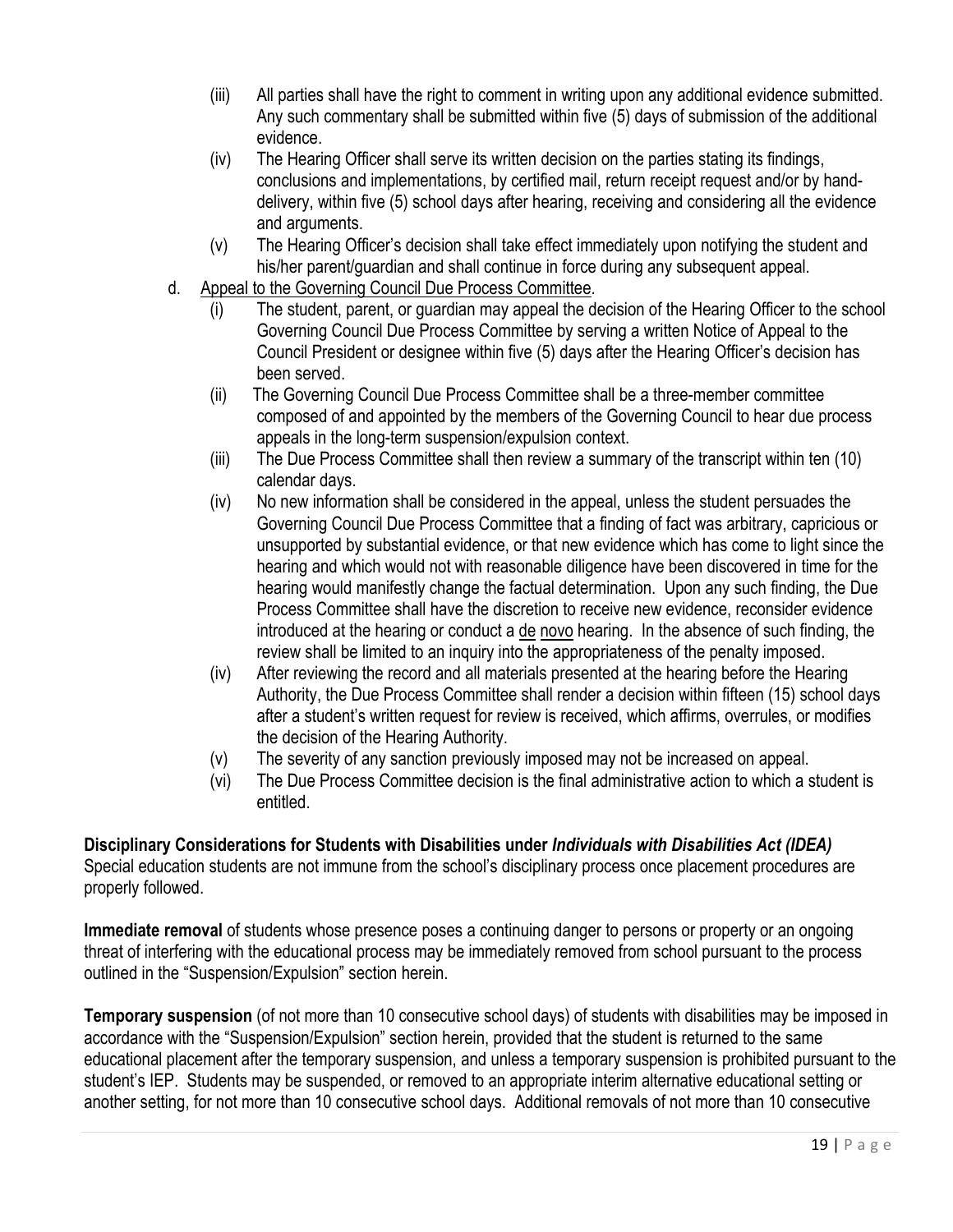school days may occur in the same school year for separate incidents of misconduct, as long as those removals do not constitute a change in placement pursuant to 34 CFR Sec. 300.536.

**Removal to Interim Alternative Educational Setting.** In accordance with 34 CFR Sec. 300.530(g) and (i), school personnel can remove a student to an interim alternative educational setting for not more than 45 school days without regard to a manifestation determination (described below), if the student (1) carries a weapon to or possesses a weapon at school, on school premises, or to or at a school function; (2) knowingly possesses or uses illegal drugs, or sells them at school; (3) has inflicted serious bodily injury upon another person while at school, on school premises, or at a school function. The student's IEP team determines the interim alternative educational setting for services.

**Long-term suspension/expulsion.** Since the exclusion of a student with a disability from his/her education program for more than a total of ten (10) days during a school year may constitute a significant change in placement, the following considerations must be addressed:

- when considering long-term suspension or expulsion, an Individualized Education Program (IEP) Team must first determine whether the behavior of concern is a manifestation of the student's disability.
- to determine if the conduct in question is or is not a manifestation of the student's disability, the IEP Team must determine:
	- $\circ$  If the conduct in question was a direct result of the school's failure to implement the IEP; or
	- $\circ$  If the conduct in question was caused by, or had a direct and substantial relationship to the child's disability.
- if the IEP Team determines that the behavior is related to the student's disability, then no further disciplinary proceeding shall occur. Recommendations: Review IEP, add services and support, develop/update FBA/BIP, and/or change services if appropriate.
- if the IEP Team determines that the behavior is not a manifestation of the student's disability, disciplinary actions may be taken in accordance with the procedures in Section VI herein, provided that a student with a disability who is removed from the student's current placement continues to receive special education and related services as provided in 34 CFR Sec. 300.530(d).
- Should the disciplinary procedures include long-term suspension or expulsion, the school must continue to provide educational services, including access to the general education academic curriculum, as determined by the IEP.
- Any suspension that excludes a student from his/her IEP services must be counted when calculating the total number of suspension days (up to 10 cumulative days or beyond the ten days may constitute a change of placement).
- The decision to change a student from his/her IEP placement must be made on an individual basis.
- Sandoval Academy of Bilingual Education will follow the federal guidelines regarding the provision of educational continuation services for suspended special education students.
- Special education students are entitled to a due process hearing if long-term suspension or expulsion is recommended.
- On the date on which the decision is made to make a removal that constitutes a change of placement of a student with a disability because of a violation of a code of student conduct, the school shall notify the parents of that decision, and provide the parents the procedural safeguards notice described in 34 CFR Sec. 300.504.

#### **Appeals**

The parent of a student with a disability who disagrees with any decision regarding a disciplinary-related placement or the manifestation determination, may appeal the decision by requesting a hearing. If school administration believes that maintaining the current placement of the student is substantially likely to result in injury to the student or others, the school likewise may appeal the decision by requesting a hearing.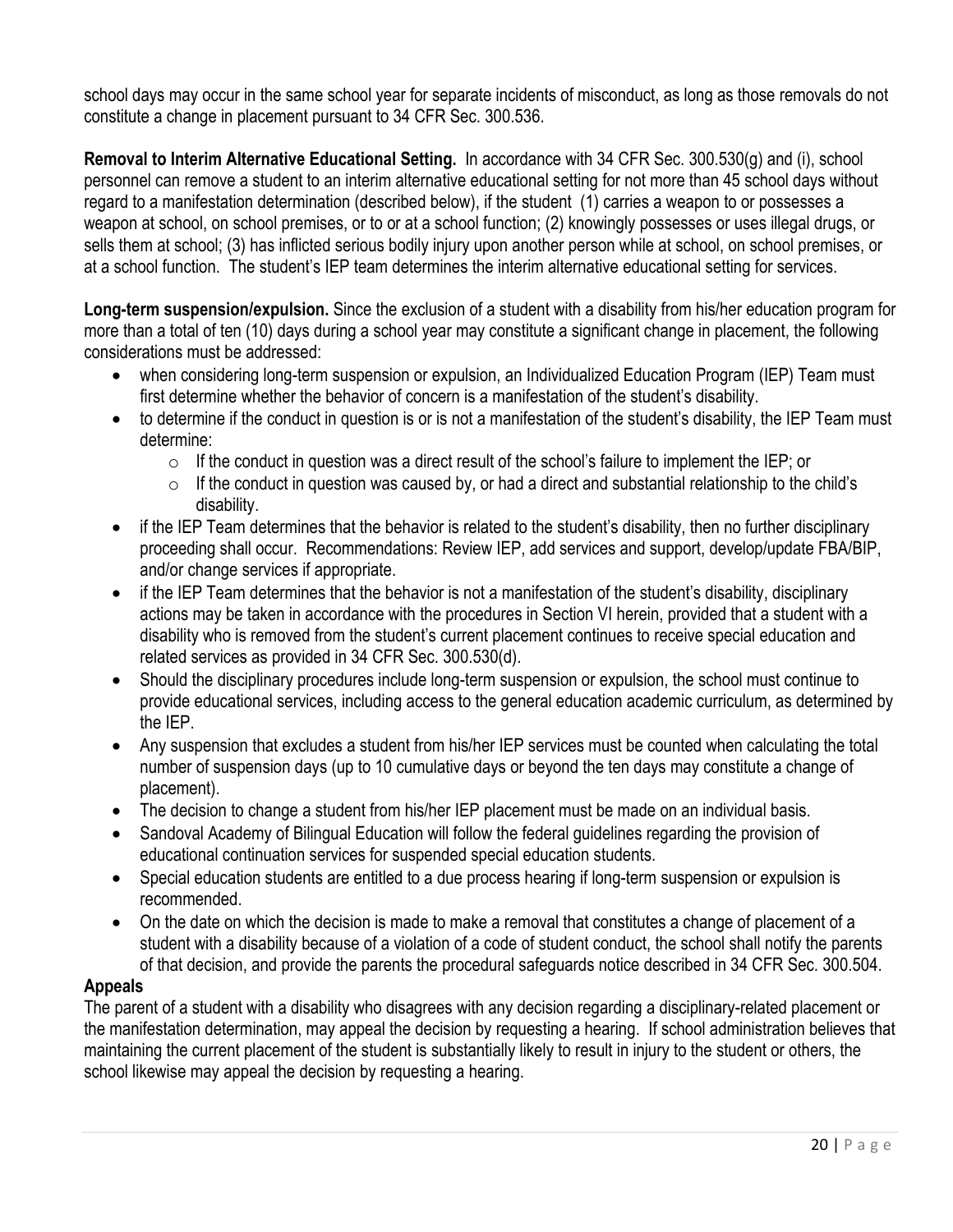## **Disciplinary Considerations for Students under Section 504**

Students with 504 accommodations are not immune from the school's disciplinary process once identification and placement procedures are properly followed. Students with 504 accommodations being considered for removal from school for 10 or more days must receive a manifestation determination review prior to action. The committee must determine if the conduct in question was caused by or had a direct and substantial relationship to the student's disability. If yes, was the conduct in question the direct result of the school's failure to implement the student's 504 Plan? If the behavior is a manifestation of the disability, any disciplinary recommendation for a change of placement should be withdrawn. If the behavior is not a manifestation of the disability, the student may be disciplined in the same manner as non-disabled students.

**Section 504 Procedural Safeguards** Section 504 of the Rehabilitation Act of 1973 (29 U.S.C. Sec. 706(8) states: "No qualified individual with a disability shall, solely on the basis of his or her disability, be denied participation in, be denied the benefits of, or be subjected to discrimination under any program or activity receiving federal financial assistance."

- The parent/guardian shall be notified in writing of all school decisions concerning the identification, evaluation, or educational placement of his/her child.
- The parent/guardian shall be notified that he/she may examine relevant records.
- The parent/quardian shall be notified before any significant change in placement occurs.
- The parent/guardian may obtain copies of educational records at a reasonable cost unless the fee would effectively deny him/her access to the records.
- The parent/guardian may request amendment of his/her child's educational records if there is reasonable cause to believe that they are inaccurate, misleading or otherwise in violation of the privacy rights of his/her child. If the school refuses this request for amendment, it shall notify the parent within a reasonable period of time, and advise him/her of the right to a hearing.
- Parents/guardians, or the student, if 18 or over, who dispute the school's decision with respect to actions regarding the identification, evaluation, or educational placement of a student or regarding harassment related to disability under Section 504 requirements, shall have the following means of dispute resolution, each of which may be used in any order:
	- $\circ$  File a written complaint, which specifies the problem and the resolution requested, with the Principal/Director. If the concern is resolved informally, the Principal/Director/Designee will document that resolution and provide copies to the parent.
	- o Request an impartial Section 504 Due Process Hearing, with the opportunity for participation by the parent/guardian and legal counsel (if desired). The request shall be in writing to the Governing Council chairperson, including a description of the specific concern and proposed remedy. The Governance Council shall appoint an unbiased hearing officer to hear the matter. The hearing shall be convened within ten (10) working days after the written complaint is received, unless both parties agree to postponement. The hearing shall follow this format:
		- An opening statement by each party;
		- **EXECT** Testimony and evidence presented by each party with opportunity for cross-examination; and
		- Closing statement by each party;
		- The hearing officer shall provide both parties with a written response within twenty (20) working days of the last day of the hearing.
	- o File a written complaint with the Office for Civil Rights, Department of Education, Region VIII, Federal office Building,1244 Speer Blvd, Suite #310, Denver, Colorado 80204-3582.
	- o File a civil suit.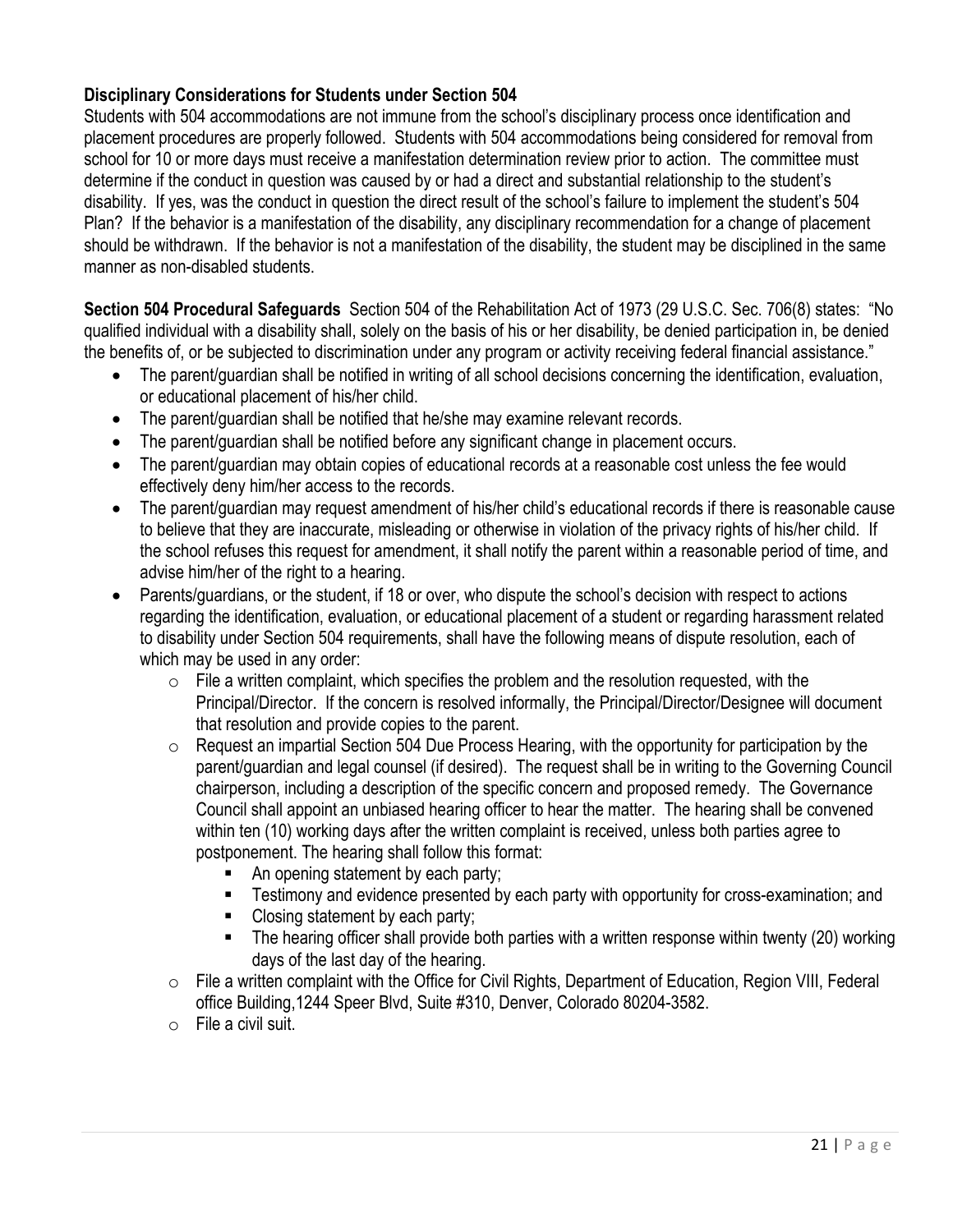# **DRESS CODE POLICY**

Parents and school personnel have a common interest in the educational, physical, and moral development of students. Student dress and appearance, along with student conduct influence class discipline and student achievement. The manner in which students dress and groom themselves has an important effect on behavior and performance.

- Students and staff are required to adhere to the dress and grooming policy of the school, which exists to promote a positive, non-disruptive, safe and healthy atmosphere within the school.
- Dress may not present a health or safety hazard.
- Dress may not violate municipal or state law.
- Dress or appearance may not present the potential to disrupt the educational process because of profanity, obscenity, vulgarity, references to drugs including alcohol and tobacco, violence, sexual reference, or statements or symbols disrespectful to the background, beliefs, or ability of others.
- The responsibility to interpret and enforce the dress code policy rests with the school staff and ultimately the School Principal/Director.
- All visitors to the school are requested to respect the dress and grooming policy of the school.

## *STANDARD OF DRESS*

SABE has a standard of dress for all students. The standard of dress gives the school a positive and distinct identity and reflects respects and reflects the educational mission and purpose of the school. Students are required to conform to the dress standard each day, while at school or on school-related field trips.

#### **Allowed:**

- Pants, Shorts, Rompers, Skirts, Leggings:
	- o Beige, Navy, Black. No Jeans.
- Shirts: Polos
	- o White, Red, Lt Blue, Navy, Black. Long or short sleeve is fine.
	- All colors are solid. No other images or designs.
- Shoes: Closed toe.
- Sweaters and Jackets as weather dictates.
- School spirit wear is allowed on "Wednesday Spirit Days" at no charge and our PTA Friday Dress Down Fundraising days are \$1.

#### **Not allowed**:

- No graphics, pictures, or writing on clothing shall be permitted except as part of an insignia.
- Revealing or see-through clothing
- Saggy pants revealing underwear or any portion of the body below the naval.
- Dresses, skirts, shorts, and skorts, including slits, shorter three (3) inches above the bend of the knee.
- Sleeveless tops: all tops (male and female) are to have a sleeve
- Pajamas (tops or bottoms), unless it is a sanctioned school function, i.e., pajama day
- Ripped or torn clothing
- Bandanas, 'do-rags', shower caps, and hairnets
- Spiked jewelry and jewelry that is obscene, disruptive to the educational process or that could endanger students
- Belt loop chains, wallet chains, and extended belts
- Heelys or skate shoes
- Flip-flops
- Clothing and/or articles worn or carried by the student displaying words or symbols or colors of gangs, drugs, alcohol, tobacco, violence, racism, inappropriate language or images, or symbols of a sexual/sexist nature
- Clothing and/or articles that evidences or reflects membership in or affiliation with any gang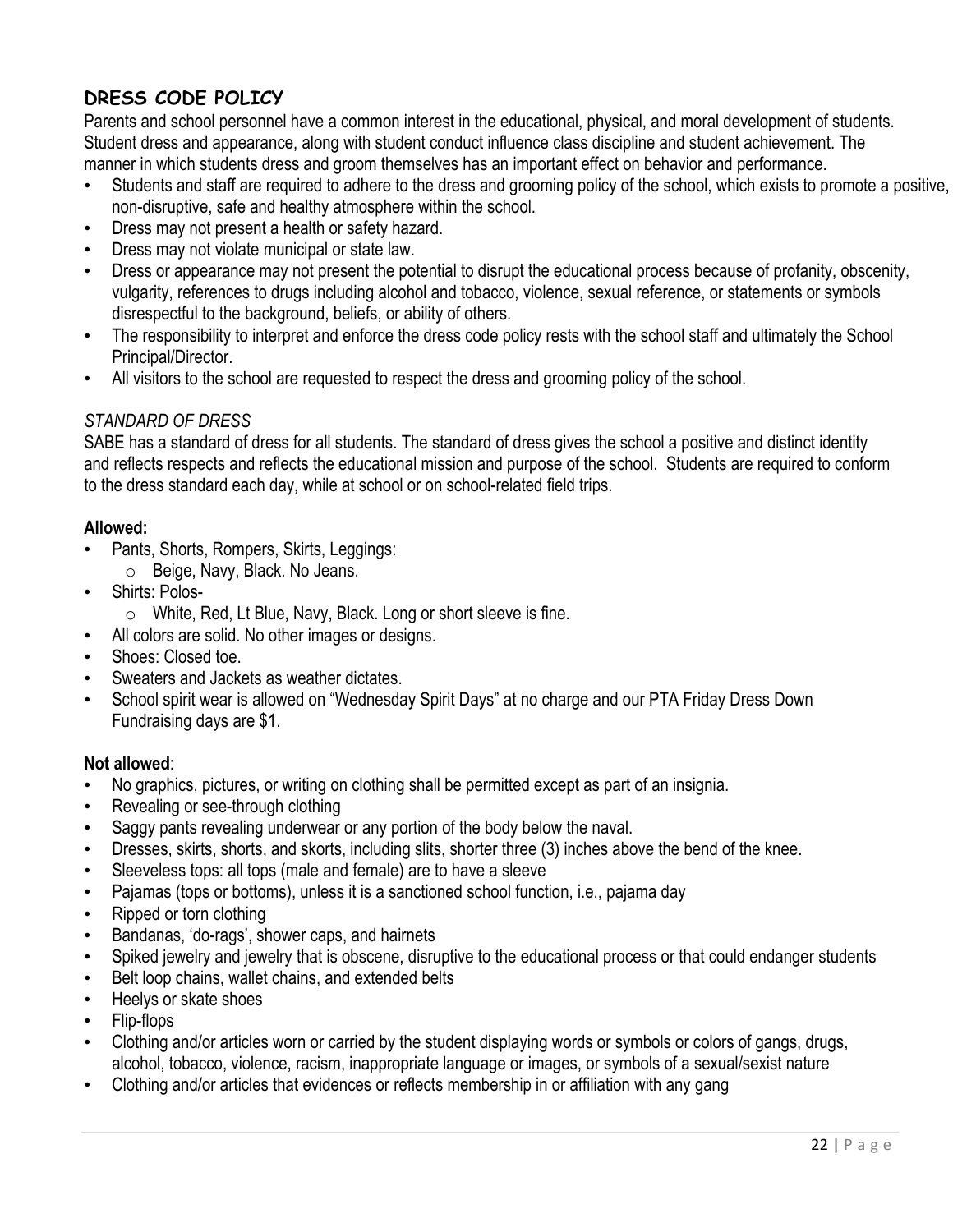- No skin should be shown between the bottom of the shirt/blouse and the top of the pants/skirt when arms are stretched upward
- Tube tops, spaghetti strap tops, halter tops, translucent blouses, midriff shirts/blouses

## **Other provisions**:

- Footwear that is safe and appropriate for weather and other conditions must be worn at all times on campus and in buildings
- Coats or jacket are to be removed inside the building (per teacher discretion)
- Hair shall be groomed so that it is clean and safe for participation in any school activity
- Hats and sunglasses may not be worn inside buildings, but are allowed outside
- Spandex is only allowed under approved shirts, shorts, skirts, and dresses
- Approved special event day dress is permitted

## **ELECTRONIC DEVICES (**Cell phones, tablets, laptops, gaming devices, etc.)

SABE recognizes that electronic devices are widely accessible to students at home and are often seen as important for communication with their families before and after school hours. Students are not allowed to use their own electronic devices at school from the time they arrive until the end of the academic day or end of participation in the after-school program. Therefore, such devices may be in the possession of students while on campus subject to the following rules:

- SABE will not be responsible for loss of an electronic device or damage to it, and will not expend resources in the search for missing devices.
- They must be kept OFF and completely out of sight during the instructional day.
- If devices are seen during unauthorized times, they will be confiscated.
	- $\circ$  First offense: the device will be turned in to administration and returned to the student at the end of the day.
	- $\circ$  Second offense: the device will be turned in to the administration and only returned to a parent after conferencing with them.
	- $\circ$  Third offense and subsequent offenses with other devices: Device will be confiscated for the remainder of the year and/or student will be subject to disciplinary action.

# **FERPA (Family Educational Rights and Privacy Act) Policy**

The Family Educational Rights and Privacy Act (FERPA) affords parents and students over 18 years of age ("eligible students") certain rights with respect to the student's education records. These rights are:

(1) The right to inspect and review the student's education records within 45 days of the day the School receives a request for access.

Parents or eligible students should submit to the School principal or principal's designee a written request that identifies the record(s) they wish to inspect. The principal or designee will make arrangements for access and notify the parent or eligible student of the time and place where the records may be inspected.

(2) The right to request the amendment of the student's education records that the parent or eligible student believes are inaccurate, misleading, or otherwise in violation of the student's privacy rights under FERPA.

Parents or eligible students who wish to ask the School to amend a record should write the School principal or designee, clearly identify the part of the record they want changed, and specify why it should be changed. If the School decides not to amend the record as requested by the parent or eligible student, the School will notify the parent or eligible student of the decision and advise them of their right to a hearing regarding the request for amendment. Additional information regarding the hearing procedures will be provided to the parent or eligible student when notified

of the right to a hearing.

(3) The right to privacy of personally identifiable information in the student's education records, except to the extent that FERPA authorizes disclosure without consent.

One exception which permits disclosure without consent is disclosure to school officials with legitimate educational interests. A school official is a person employed by the School as an administrator, supervisor, instructor, or support staff member (including health or medical staff and law enforcement unit personnel); a person serving on the Governing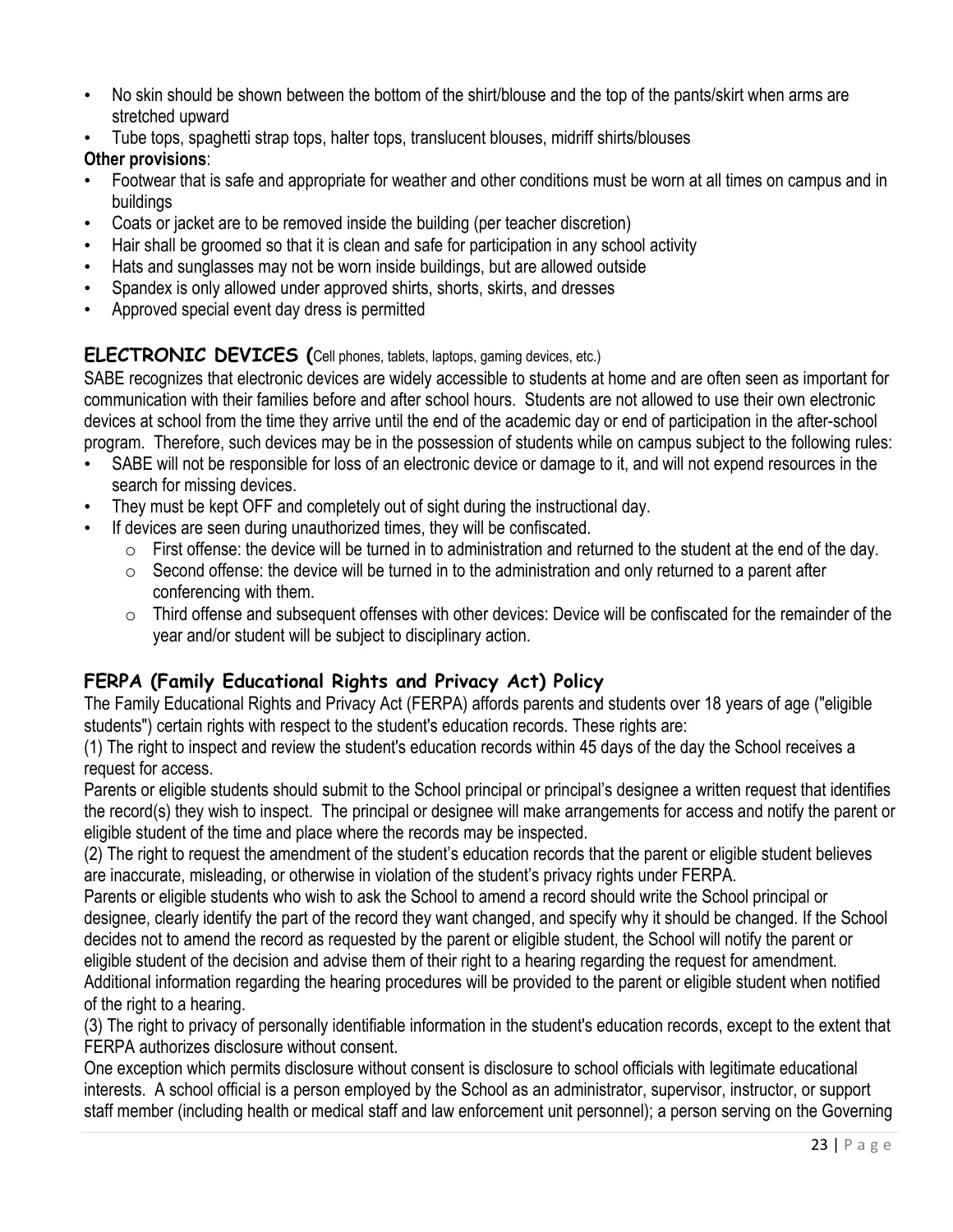Council; a person or company with whom the School has outsourced services or functions it would otherwise use its own employees to perform (such as an attorney, auditor, medical consultant, or therapist); a parent or student serving on an official committee, such as a disciplinary or grievance committee; or a parent, student, or other volunteer assisting another school official in performing his or her tasks.

A school official has a legitimate educational interest if the official needs to review an education record in order to fulfill his or her professional responsibility.

Upon request, the School discloses education records without consent to officials of another school district in which a student seeks or intends to enroll, or is already enrolled if the disclosure is for purposes of the student's enrollment or transfer.

(4) The right to file a complaint with the U.S. Department of Education concerning alleged failures by the School to comply with the requirements of FERPA. The name and address of the Office that administers FERPA are:

Family Policy Compliance Office U.S. Department of Education 400 Maryland Avenue, SW Washington, DC 20202

# **FOOD**

Food brought to school should be nutritious and appropriate in quantity. To prevent the spread of germs, and to avoid unfairness, food should not be shared with other children. Food that is brought to share must be with the teacher's permission, and must be sufficient in quantity for the whole class. Food from home should be eaten at mealtimes only. Should other students have food allergies, notice in writing needs to be submitted to the principal/director, office manager, school nurse assistant and classroom teacher. SABE staff and teachers will assist families in determining an individual plan for students with food allergies.

# **GRADE CHANGE POLICY**

Teachers must diligently maintain records that justify the final course grade awarded a student. Assuming due diligence on the part of the teacher, and that no mistake or clerical error has been made in the tabulation of grades, every student is ultimately responsible for the grade that he/she is awarded.

Changes to a test grade or a class assignment grade, once issued by the teacher, may occur only where there has been a clear mistake, clerical error or misidentification of the student by the teacher. The teacher who issued the test or assignment grade may change or direct the changing of the grade due to a clear mistake, clerical error, or misidentification. Requests for grade changes on tests or class assignments shall be handled between the student and the teacher, with the teacher being the final determinant of the decision. The teacher shall document the justification for the test grade or class assignment grade change. Nothing in this policy is intended to apply to grade changes for statewide tests used to determine adequate yearly progress or graduation from high school. If there is a need to change a grade or result on such state-mandated testing due to a clearly clerical mistake as where a student has been misidentified, the Principal/Director shall promptly notify the assessment and accountability division of the Public Education Department for guidance.

Changes to course grades may be made by a teacher where there has been a clear mistake or clerical error in the tabulation or misidentification of the student. Such course grade changes must be brought to the attention of, and approved by, the Principal/Director, upon authorization and proper documentation by the teacher.

A parent/guardian who requests a course grade change shall utilize the following procedure:

1. The student/parent must complete and submit to the Principal/Director a signed, written "Grade Change Request" form stating reasons for the course grade change request, within five days of receipt of the course grade.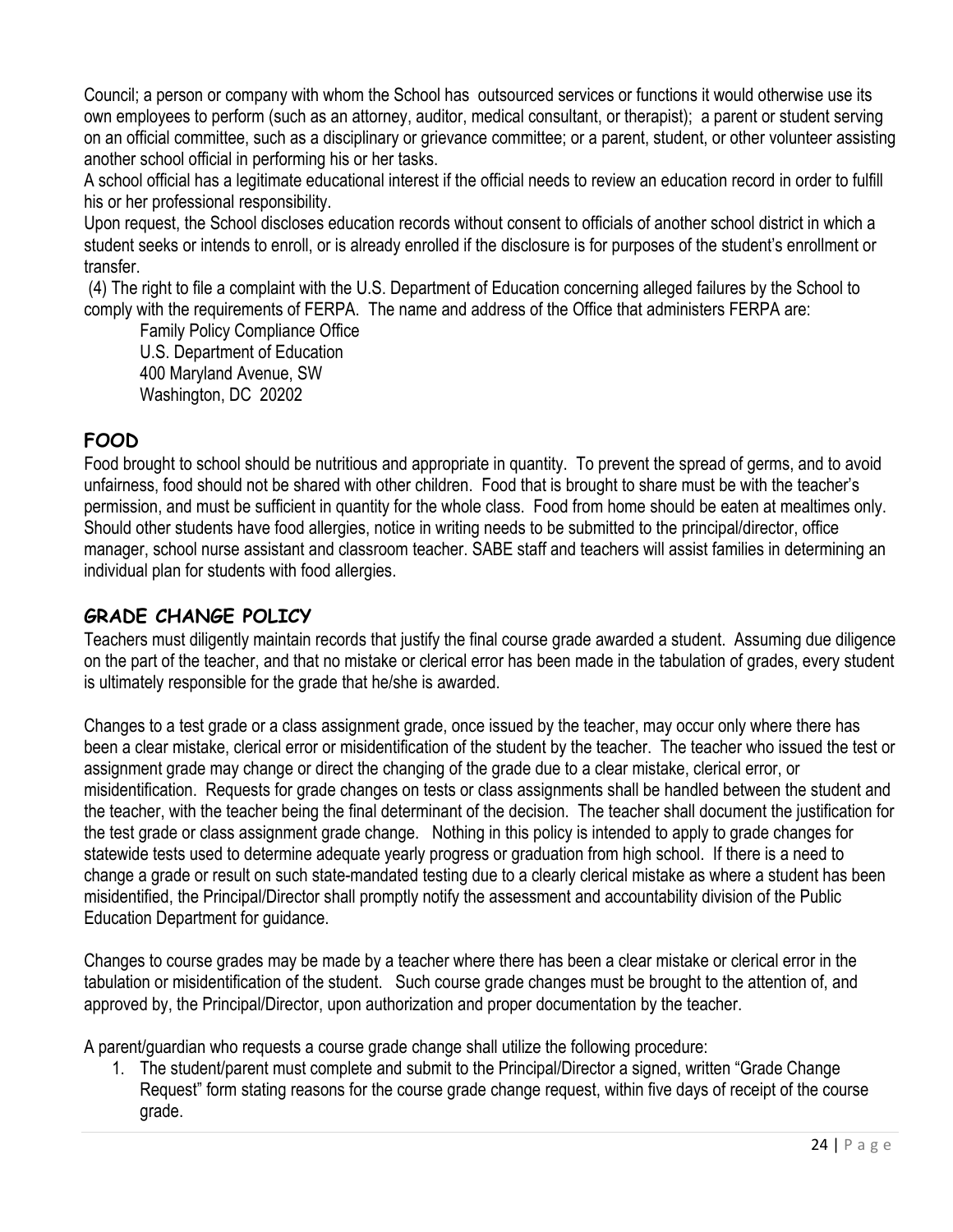- 2. Upon request, the student/parent will be permitted to review any available records and documents belonging to the student related to the determination of how the grade was awarded.
- 3. The Principal/Director will consult with the teacher to determine if there has been any clear mistake or clerical error, or if there has been any misidentification of the student.
- 4. In further consultation with the teacher, the Principal/Director will determine if a change in final course grade is merited for any other justifiable reason, such as extenuating circumstances articulated and demonstrated by the student/parent, additional graded work submitted by the student, additional or make-up testing, or other meaningful criteria that can be verified.
- 5. The teacher who issued the course grade shall provide to the Principal/Director his/her reasons to support or oppose the requested grade change and shall not be pressured into or retaliated against for making a certain recommendation.
- 6. As part of fact-finding, the Principal/Director will meet with the student/parent and the teacher, together or separately, to determine the validity of the student's/parent's request.
- 7. A written, signed response which includes the Principal/Director's findings and decision will be provided to the student/parent within five days of the meeting. The response shall include whether the request is denied or allowed and the grade entered if allowed. If a grade change is allowed, the Principal/Director's response shall articulate the reasons and basis for the grade change.
- 8. The Principal/Director will be the final determinant of the decision.
- 9. If the Principal/Director decides that a grade change is merited, in addition to the student or parent, the Principal/Director shall comply with any NMPED notification requirements.
- 10. If the Principal/Director decides that a course grade change is merited for a particular student, the grade change must be equally available and applied to all students who are similarly situated.
- 11. The "Grade Change Request" form and a copy of the Principal/Director's decision shall be placed in the student's permanent cumulative record file. The student/parent may request of the Principal/Director that the documents be removed and destroyed upon the student transferring or graduating from the school. The Principal/Director has full discretion in complying with the student's/parent's request.

Due to the urgent nature of determining whether a grade change is merited, the timelines established herein shall be considered maximums.

Sandoval Academy of Bilingual Education shall strictly adhere to FERPA in administering this Grade Change Policy. Under no circumstances will the identity of the student involved in the grade change request be made known publicly, and confidentiality involving the request and the identity of the student will be maintained among those personnel involved in addressing and processing the grade change request. Additionally, the identity of any other students whose grades may be used for comparison purposes shall not be disclosed publicly, or to the student/parent making the grade change request. Adherence to FERPA requirements and regulations regarding student records and information shall be required of all school personnel.

This Grade Change Policy in no way limits or eliminates the rights afforded to parents under federal regulations 34 CFR Sections 300.618 through 300.621 under the Individuals with Disabilities Education Act, and 34 CFR Sections 99.20 through 99.22 under FERPA, both as they relate to amendment of a student's educational records.

# **HOLIDAYS**

Celebration of holidays will be limited at SABE. Attention to national and cultural holidays will generally be limited to cases in which they fit into the curriculum at a given grade level (for example, MLK Day could be studied as part of a unit on heroes, or Day of the Dead as part of a unit on holidays around the world.) Classroom celebrations of cultural holidays will be at the discretion of the teacher, taking into account the cultures and beliefs of their students, and will not pre-empt the regular instructional program. Religious holidays will not be celebrated at SABE.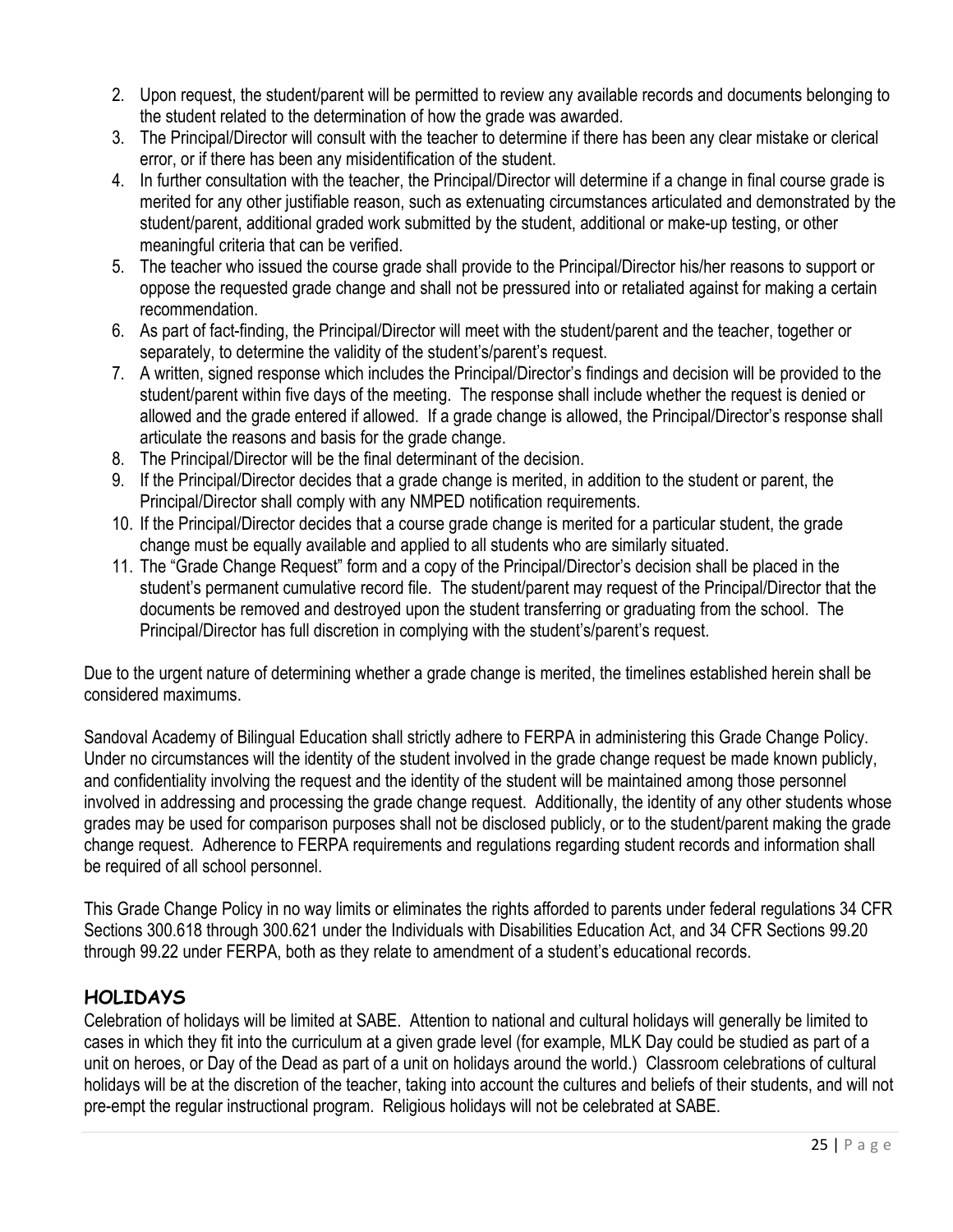## **HOMEWORK**

# **TO BE DETERMINED BY TEACHERS**

The body of research shows that homework can have positive effects on student achievement if it is designed carefully, given for the right reasons and in appropriate quantities. However, there is also research indicating that inappropriate homework can damage student morale and achievement, especially at lower grade levels. Therefore, SABE holds the philosophy that homework has its uses, but that over emphasis on homework, especially in the early grades, can lead to counter-productive burdens on students and teachers.

SABE teachers may assign homework for the following reasons:

- To develop study habits
- To share with families what students are learning?
- To give families ways to participate in their children's schooling
- So that children make time to read and write, and pursue ongoing personal projects in the privacy of their own homes
- To practice skills or review content learned at school

In the elementary grades (K-5), homework will not be a central piece of the academic program, will not be used for extra credit or for punishment, and will only have a limited role in practicing academic content, or making up for missed class time. The primary role of SABE parents in their children's homework will be to engage in interactive assignments when given, and to support the development of their children's study habits (especially in the early grades.) Parents will not be expected to teach content to children nor do they need to speak or understand two languages.

Parents who wish to supplement their children's education by working with them more extensively at home are invited to communicate regularly with the teacher in order to coordinate the work they are doing at home with their children's schoolwork.

In the middle school grades (6-8), the amount of homework will increase. Students will be expected to complete assignments independently at home, study for tests, and work on projects. The primary role of SABE Parents should be to help their children keep track of assignments and deadlines.

## **MAKE-UP WORK**

The SABE curriculum is dynamic and interactive. There is no make-up work that can fully substitute for missed class time. For this reason, SABE puts an emphasis on **excellent student attendance**.

If a student must miss school, SABE requests that the parent informs the school as soon as possible. If the absence is extended, it is the parents' responsibility to stay in regular communication with the teacher. The teacher may gather materials and assignments that help support the student's understanding of missed content, to the degree that this is possible. The student is expected to make every effort, with parental support, to work to understand the content that was missed, and to complete any assignments.

## **NOTICES/NEWSLETTERS**

SABE will communicate in writing with parents through a monthly newsletter or as needed to announce important events. Teachers will also communicate at least monthly with parents in writing. Please check your child's backpack regularly for these papers. All school and classroom newsletters and notices will be sent in Spanish and English.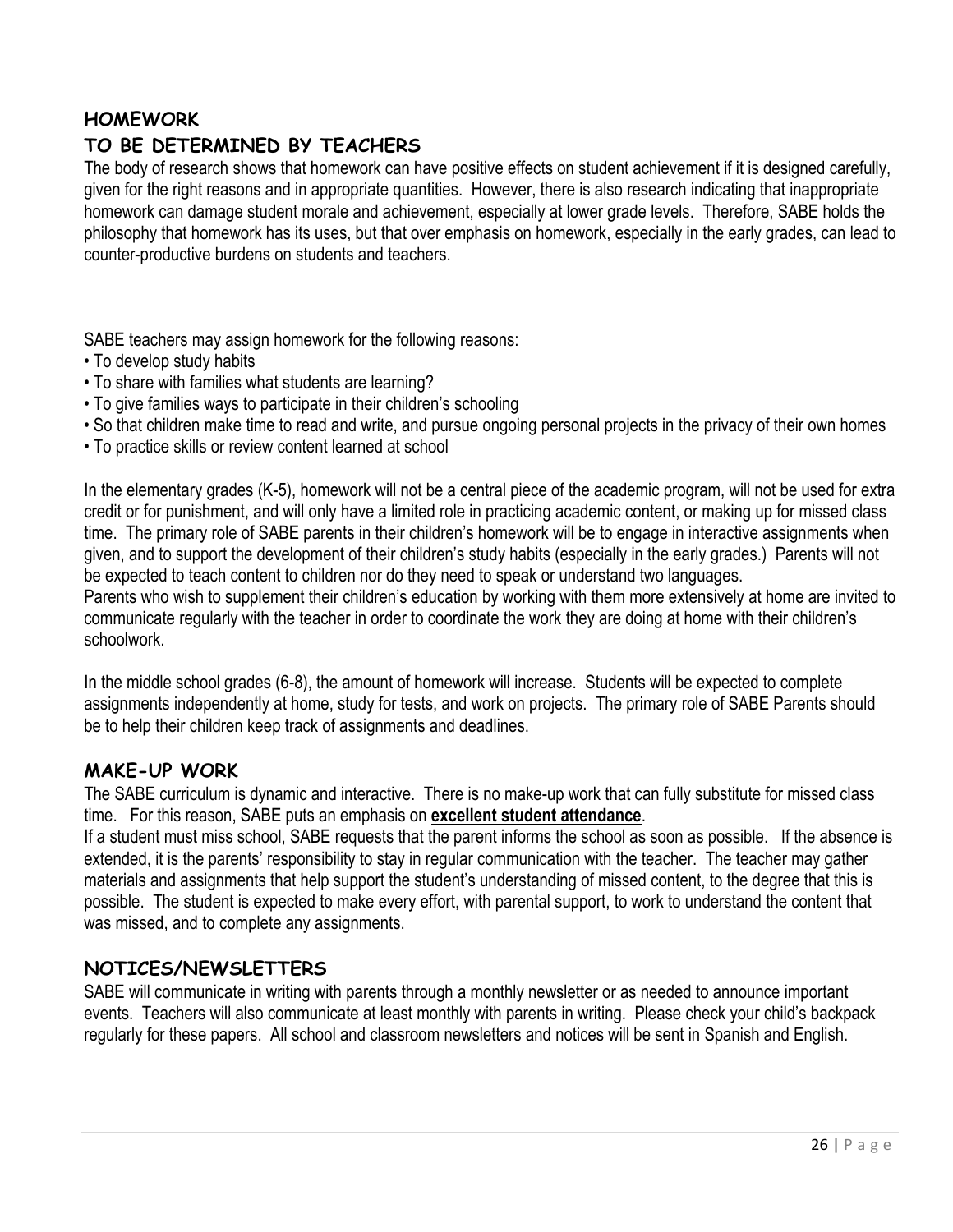# **PERSONAL BELONGINGS**

Toys and other prized personal belongings should not come to school, unless requested for instructional purposes. Any toys brought for recess must have the permission of the teacher, and must be shared. Toys or other personal belongings that interrupt instruction will be confiscated and returned to a parent. SABE resources will not be expended in searching for lost personal belongings. Damaged or missing personal belongings will not be the responsibility of SABE.

## **PROFESSIONALISM**

At SABE, the professionalism of the teaching staff is respected and expected. This means that:

- Teachers are trained in the curriculum approaches and practices used at SABE.
- Teachers continue their own professional development on a voluntary basis, deepening their own knowledge and improving their practice.
- Teachers do what is necessary to implement a high-quality instructional program, as described in the SABE charter.
- School administration does what is necessary to support teachers in the implementation of this program.
- The main role of classroom-based educational assistants is to lower the pupil-teacher ratio in classrooms. In order to achieve this, EAs work directly with students, with guidance from the classroom teacher and instructional coach.

Official parent-teacher conferences are scheduled two times yearly, but parents are welcome to schedule conferences with their child's teacher at other times if they have concerns or questions about their child's progress. Parents should approach the teacher about any classroom issues before approaching the Principal/Director.

## **STUDENT PLACEMENT POLICY**

SABE welcomes parent input regarding student placement, but does not permit parents to request specific teachers for their children. Written parent input is accepted at the end of each school year and will include a parent description of classroom settings that are most helpful for their child. It is not common practice to move a child from one class to another after the school year has begun.

#### **TRANSLATION**

Spanish-speaking parents will always have the opportunity to communicate in Spanish when at SABE and will be provided with a translator if necessary, for any language. Prior notice would be appreciated to make necessary arrangements.

## **VIDEO POLICY**

Use of videos during the SABE instructional day is limited to educational videos which support the curriculum. No videos beyond a G-rating will be shown without parent permission forms being signed.

#### **VISITORS**

To ensure the safety of all SABE students and staff, all visitors must check in with the office before proceeding to the rest of the campus and will be required to wear a visitor's badge while on campus. This includes parent volunteers and observers.

## **VOLUNTEERS**

Volunteerism at SABE is identified as those persons who willingly volunteer their time to assist at the school for over 5 hours per week within the school and/or classrooms. Volunteers are welcome and can participate at SABE in a variety of ways. Every teacher has his/her own ways of using a volunteer to assist, and will communicate the classroom volunteer plan to parents. Parents who wish to volunteer in a classroom should make arrangements with the teacher.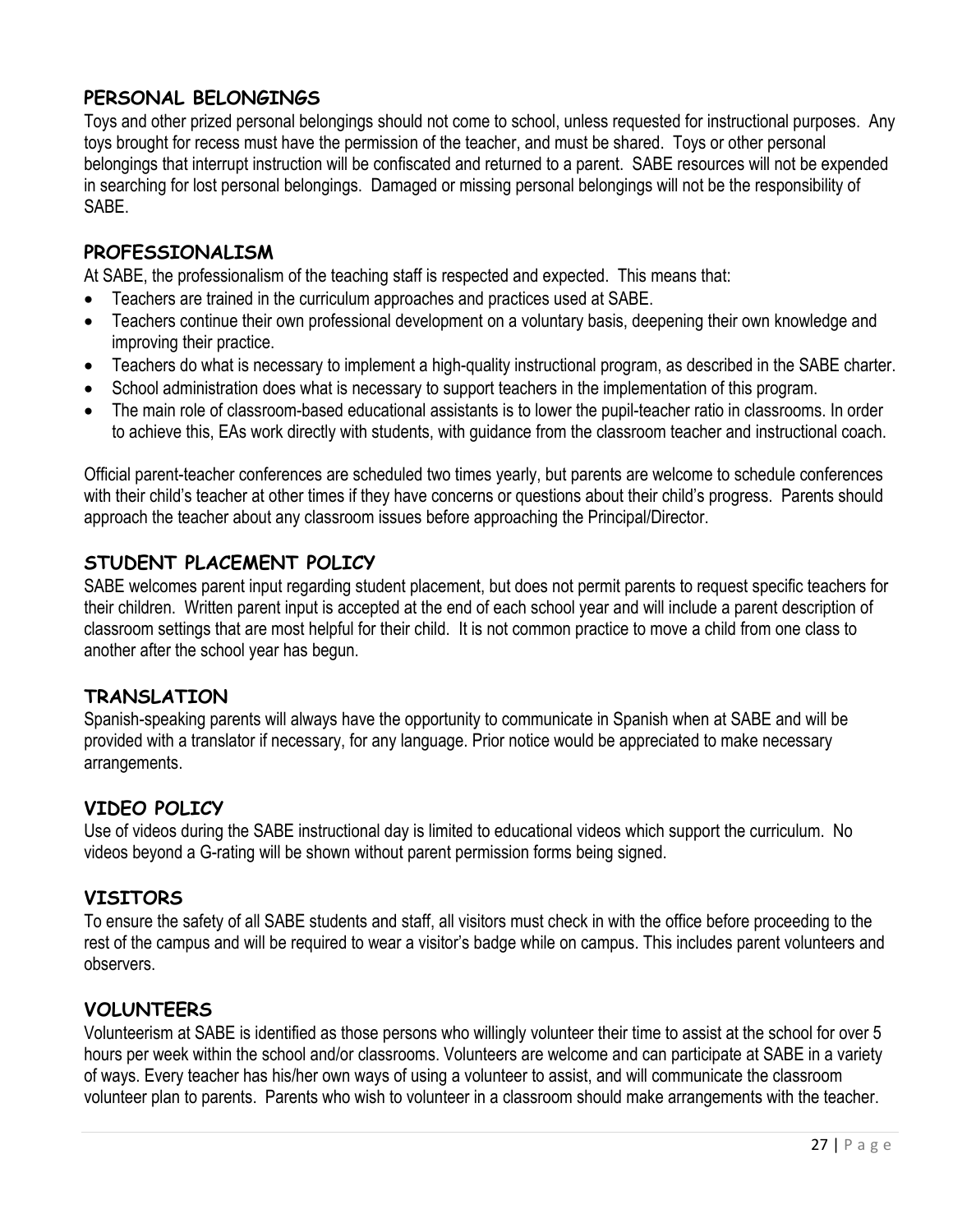All volunteers are required to submit a criminal history waiver and have a current background check which will be housed at the school.

#### **WEATHER/SCHOOL CANCELLATIONS**

A cancelled or abbreviated school day is usually the result of bad weather. SABE will follow the Rio Rancho Public Schools (RRPS) school cancellations/abbreviated days. On an abbreviated day, school will begin two hours later than normal and end at the regular time. Please ensure that your contact information (phone, email) are up to date as we send an automated call to all parents using the School Messenger system. You can also listen to local news on the television or radio for quidance.

#### **INSTRUCTIONAL PROGRAMMING**

#### **ASSESSMENT**

#### *TO BE ADDED FROM STATE CHARTER*

As a public school, SABE is required to comply with all mandated testing procedures and expectations of state funded schools.

#### **FIELD TRIPS**

Field trips are always tied in with curriculum units of study, and have an educational purpose. Parents must sign permission forms for their children to be able to go on field trips. Parents will sign a "walking field trip permission from" at the beginning of the school year that covers all walking trips. Any field trip requiring another form of transportation will require its own signed permission form. Parent chaperones on field trips are needed and welcome as long as the parent coordinates with the teacher ahead of time, and comes ready to help and support the teacher. Chaperones must hold a current volunteer file with SABE.

#### **INTERNET ACCEPTABLE USE POLICY**

Internet access is available to students and staff of Sandoval Academy of Bilingual Education. The Governing Council believes the Internet offers vast, diverse and unique resources to both students and staff. The Council's goal in offering this service is to promote educational excellence by facilitating resource-sharing, communication, and providing students with access to the latest educational technology opportunities. Along with access to online libraries, computers, and people all over the world comes the availability of material that may not be considered of educational value in a school setting. The Governing Council firmly believes that the valuable information and interaction available on this worldwide network far outweighs the possibility that users may procure material that is not consistent with the educational goals of the School. Precautions have been taken to restrict access to controversial materials by teaching students about responsible use and by installing software that is available to block access to inappropriate materials.

Internet access involves:

- Electronic mail
- Online Library access
- Access to local area and wide area networks
- World Wide Web

The purpose of providing Internet access is to support curriculum objectives which include core curriculum subject areas, library and information literacy skills, technology literacy skills, and community collaboration and interaction. Student use of the Internet will be limited to achievement of those objectives and the educational objectives of Sandoval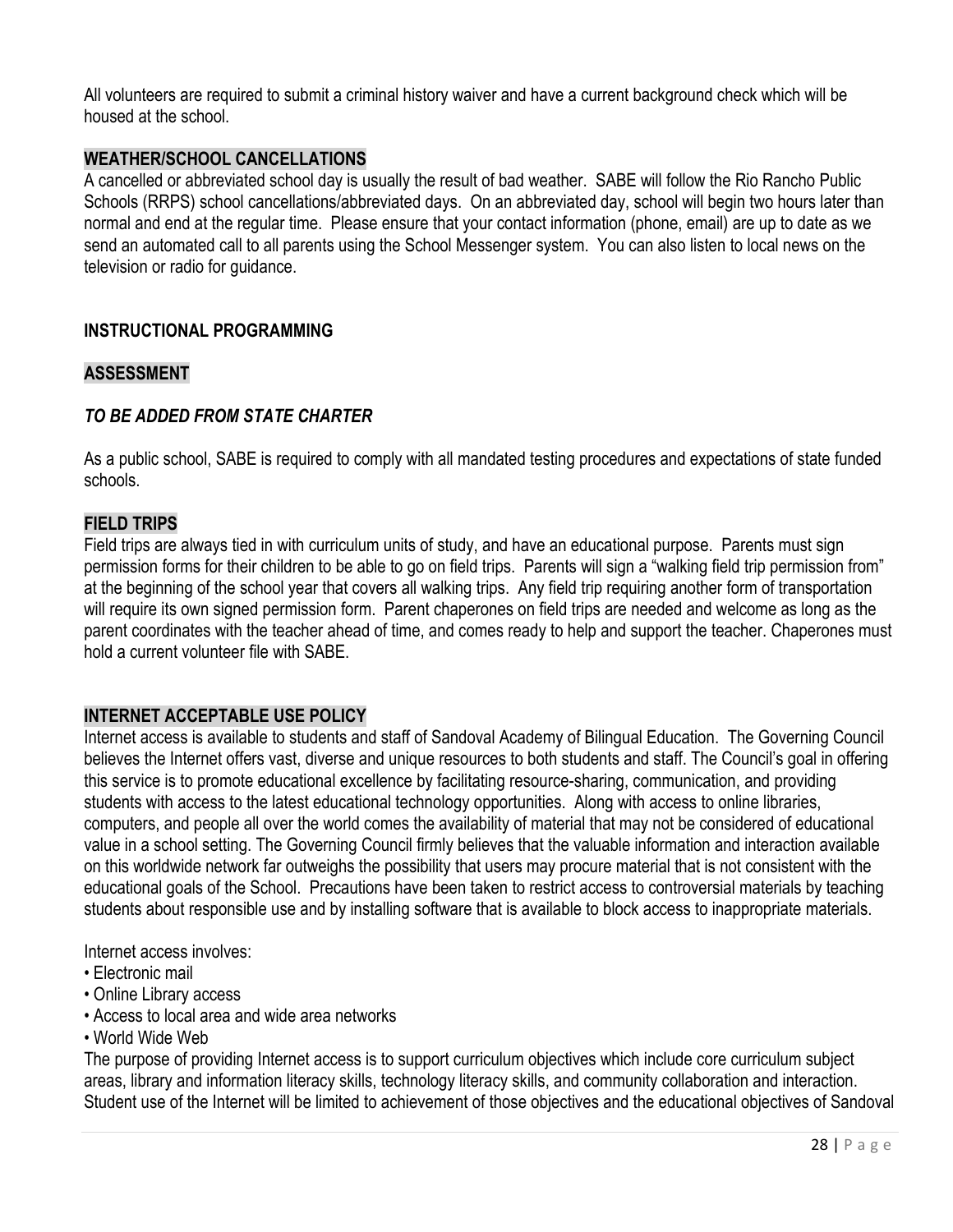Academy of Bilingual Education. The use of the School's Internet access is a privilege and not a right. Inappropriate use of these privileges by students and/or staff will result in a cancellation of those privileges.

## **LANGUAGE**

#### *Dual Language Philosophy*

SABE is a dual language school. Dual language may also be known as bilingual immersion. It means the teaching of academic subjects in two different languages, which hold equal status at the school. The languages of SABE are English and Spanish.

Although SABE recognizes the primary importance of competence in English for residents of the United States, it will work through its curriculum and atmosphere to teach all students that no language is by its nature superior to others. Our school offers instruction in only two languages, but it will guide its students to appreciate the number and variety of languages throughout the world.

The Center for Applied Linguistics, a research organization in Washington, D.C, states on its website: *Well-implemented two-way immersion programs are among the most impressive forms of education available in the United States. Students who participate in these programs gain grade level academic ability, well-developed language and literacy skills in two languages, and cross-cultural competence.* [\(www.cal.org/twi,](http://www.cal.org/twi) accessed June 22, 2008)

#### *Dual Language Program Model*

The SABE elementary school will follow a 90:10 program model. Instruction in kindergarten will be given 90% in Spanish and 10% in English. The amount of English will increase every year until a 50%-50% balance is reached in fourth grade. The middle school will follow a 50:50 program model, in which 50% of instruction is delivered in each language.

Literacy instruction at SABE will begin in Spanish for all students in kindergarten, and formal English literacy instruction will be added in second grade. This approach follows two bodies of research. The first has studied minority language speakers – who in SABE will be the students with a primary home language of Spanish. This body of research shows that "students who receive considerable native language literacy instruction eventually score much higher on literacy tests in English and in their native language than students who have been provided literacy instruction largely or entirely in English." In other words, these students do better both in their native language *and* in English if they learn to read in their native language first. The second body of research, which is from Canada and the United States, focuses on language majority students – who at SABE will be the students with a primary home language of English – and shows that "teaching literacy through the second language does not place language majority students at risk in their development of the two languages. By third or fourth grade they usually score at least as high as native English speakers from monolingual classrooms on standardized tests of reading achievement." This means that parents should not worry that their English-speaking children's English will suffer because of all the Spanish they are learning. The quotes are from a 2007 article by Kathryn Lindholm-Leary published by the Center for Applied Linguistics.

#### *Separation of languages*

In the immersion model, only one language is spoken at a time; there is no translation or switching back and forth. At SABE, this means that part of the day will be designated as Spanish time, and part will be English time. The students and teachers are clear about English and Spanish time and make a clean transition from one to the other. A visitor to the classroom will immediately know what language is being spoken at that time. The language of instruction at a given time is called the "target language."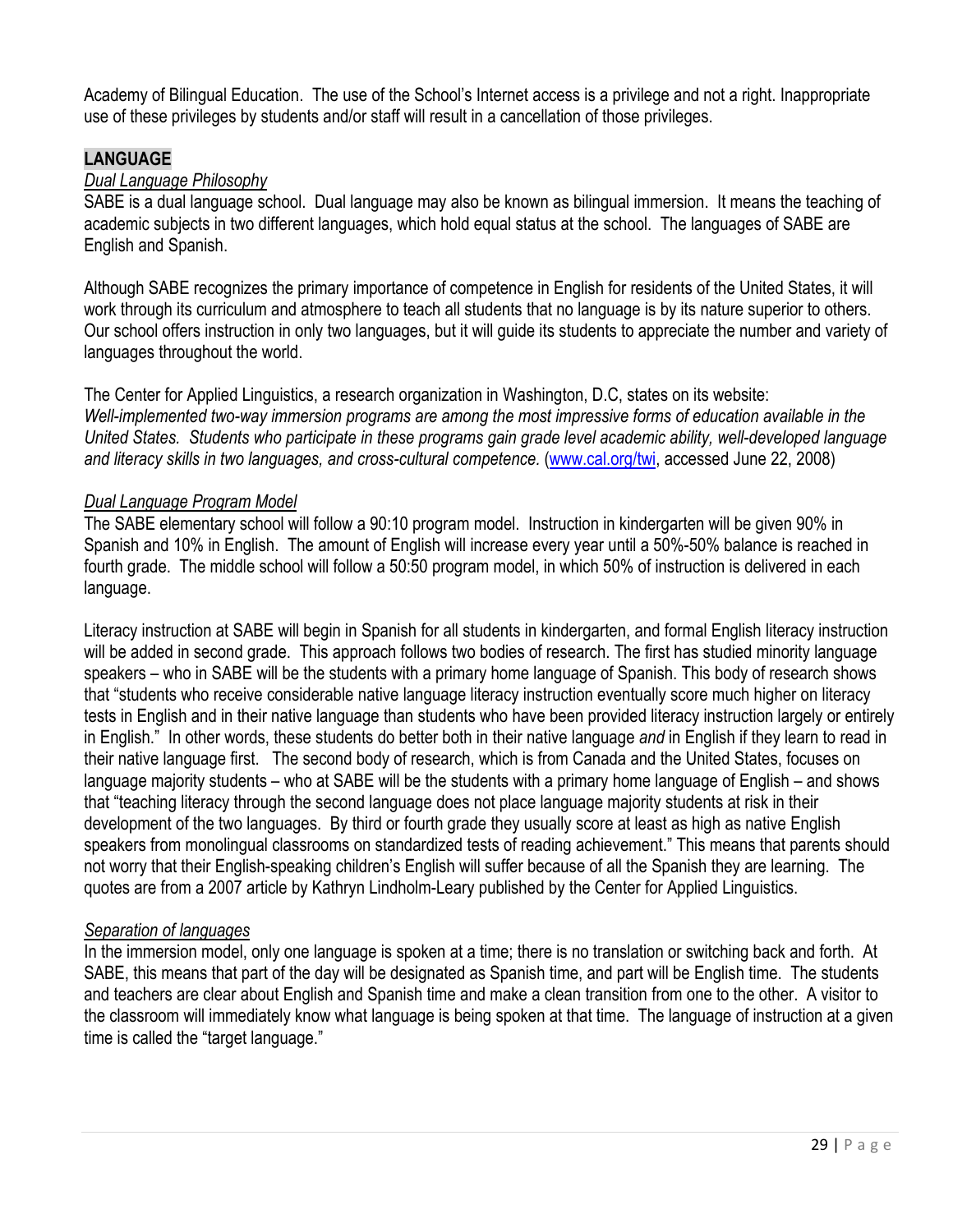Separation of languages is important because it creates a need for students to understand in their second language. If they know they will not receive a translation from the teacher, they have to listen harder and figure out what is going on. They have to tune in. Their comprehension develops quickly.

Students at first may resist being immersed in a language they do not know. Their resistance can take the form of ignoring the teacher, saying that "I don't SPEAK" Spanish, or telling their parents that they don't like school or don't like their teacher. All this is normal and will pass with time. In this situation it is important for parents to sympathize with the children's discomfort but reassure them that they CAN learn another language. After several weeks, possibly as many as eight or ten, the problem usually resolves itself. If a child is still resistant halfway through the first year of school, that is a good time to schedule a parent-teacher conference to discuss what measures the teacher and family can take to improve the student's comfort level.

Visitors to the classrooms are asked to participate in the language immersion to the best of their ability. If they speak only a little of the target language, it is still great for them to try it. If they must speak in another language, we ask that they lower their voice and speak to the teacher only, or their own child only, rather than addressing the class. Language mixture causes language confusion, and especially if the language of interruption is English, this can lead to the impression that Spanish is not equally important.

#### **LEARNING: SABE PHILOSOPHY AND APPROACH**

#### *Learning is energetic and active*

All students participate in the traditional core academic subjects, as well as physical education, arts education, environmental education and social/interpersonal education. In grades K-5, most of these subjects will be integrated into a thematic unit. In grades 6-8, the subject areas will be distinct.

The pace of a SABE day is brisk and varied. During some part of the day, most every SABE student will be learning in a second language. Dynamic strategies will be used to keep every child involved and able to understand in his/her second language. Students will be expected to participate fully during the entire school day.

#### *Learning is reflective and focuses on process as well as product.*

SABE has a focus on inquiry; students are expected to ask, research and answer important questions. They will also be asked to reflect on their own learning and their own behavior. Because the process of working and learning together is a priority, student attendance is especially important. It will be hard for students to make up for missed class time by completing extra assignments.

#### Learning promotes the importance of working in a team, and the sense of belonging that comes from being accountable *to the group.*

Cooperative learning groups are features of all SABE classrooms. Students will not receive group grades for academic content, but they will be evaluated on their ability to work well in groups. Research tells us this is one of the most important skills for success in the workplace.

#### *Learners are respected at SABE.*

We do not expect that students will know everything – only that they are willing to do their best to learn. We put equal value on their ability to answer questions and their ability to ask good questions.

Everyone in the SABE community is expected to show respect. Staff will use respectful language to other adults and to students, and they will expect that students will speak and behave respectfully to one another at all times. Respectful behavior is also expected of family members.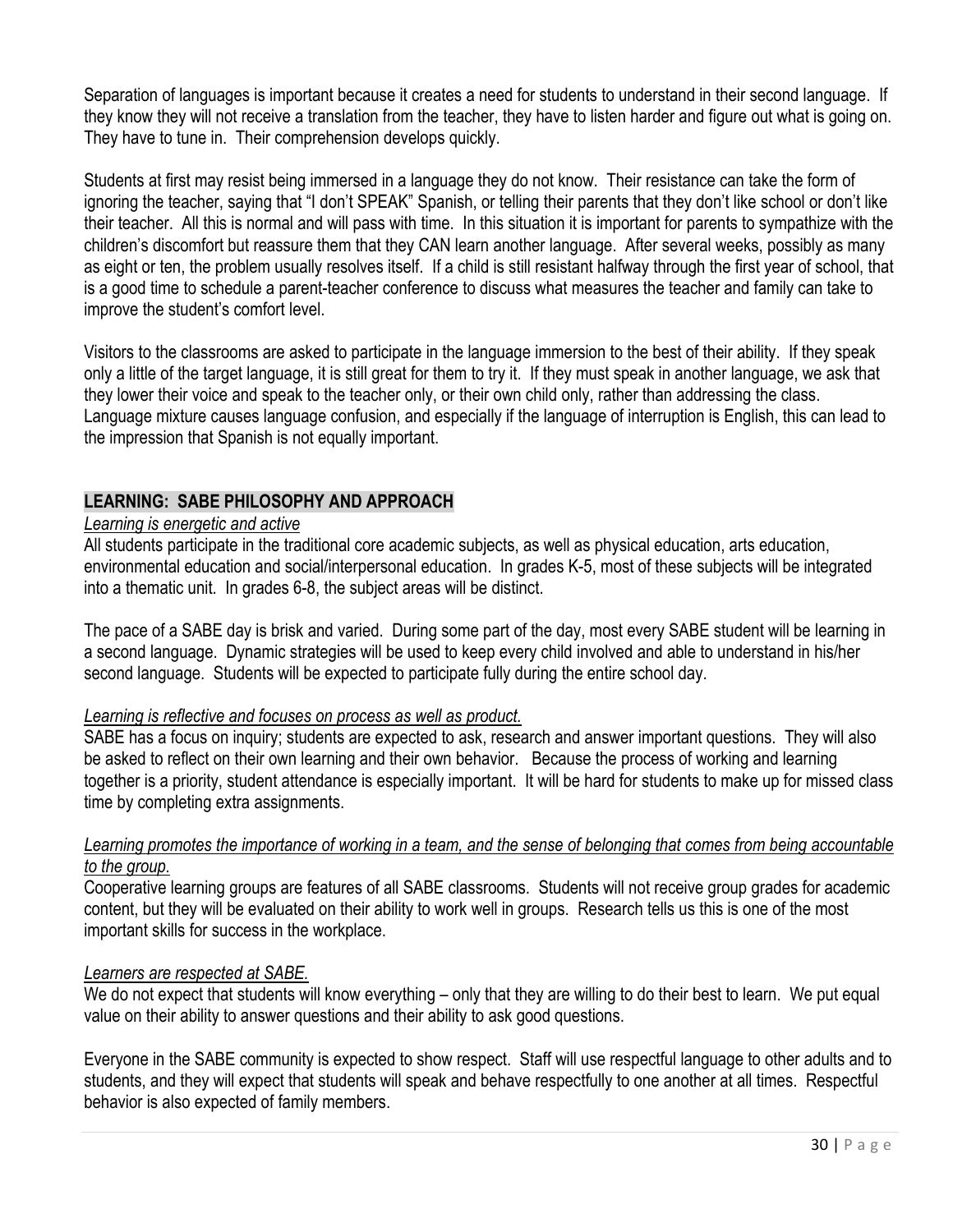## *Instructional time is a priority at SABE.*

Our school revolves around what happens in the classroom. This means that we put a priority on time to teach and learn. Interruptions will be kept to a minimum. The administration will try not to pull teachers out during the school day for professional development or other reasons. We ask parents to respect instructional time by making an appointment if they need to speak to a teacher. A parent, who needs to speak to a teacher briefly, or urgently, is asked to do so before or after school whenever possible, rather than interrupting instruction.

#### *We expect students to respect instructional time in the following ways:*

- Having excellent attendance
- Arriving at school on time and ready to learn
- Staying for the entire school day
- Minimizing classroom interruptions
- Participating in all learning activities.

#### *Special needs*

SABE, as a public school, is responsible for following the Individualized Educational Plans of students in special education. Certified special education teachers will be responsible for coordinating the implementation of student IEPs, including meeting the time obligations as written in the IEP, modifying instruction to meet students' capabilities, and communicating with parents and regular education teachers as needed. Other required therapies and interventions specified by the IEP may be met by contracted staff. Special education is a legally mandated education program that allows students with exceptional needs equal access to the least restrictive educational environment. The philosophy of SABE regarding students with special needs is that students should be included in all classroom learning activities to the extent that such participation is beneficial for them and others. The multi-level classrooms of SABE are designed to be places that welcome a range of students with diverse strengths and needs.

#### **REPORT CARDS**

Report cards at SABE are based on the curriculum standards set forth by the New Mexico Public Education Department for each grade level and will be given at the end of each trimester. Grades indicate a student's level of proficiency in each subject area.

#### **TEACHING: SABE PHILOSOPHY AND APPROACH**

#### *Teaching is reflective and focuses on process as well as product.*

SABE implements an inquiry approach to learning. Inquiry is the asking and answering of important questions. The role of the teacher in an inquiry classroom is to act more as facilitator than expert. The teacher learns to ask the students questions, instead of handing them answers. This makes the students focus their learning and work to find out the answers for themselves.

Grade level teacher teams meet in weekly collaboration to plan together and reflect upon their instruction. How did the lesson go? Are the students learning what we wanted them to learn? How do we know? How can we improve what we are doing? These are some of the questions that will be asked over and over. This is part of the process of "guided inquiry" – putting responsibility for learning into the hands of the students, but always taking care as a teacher to review their progress and steer them in the right direction.

*Teaching promotes the importance of working in a team, and the sense of belonging that comes from being accountable to the group.*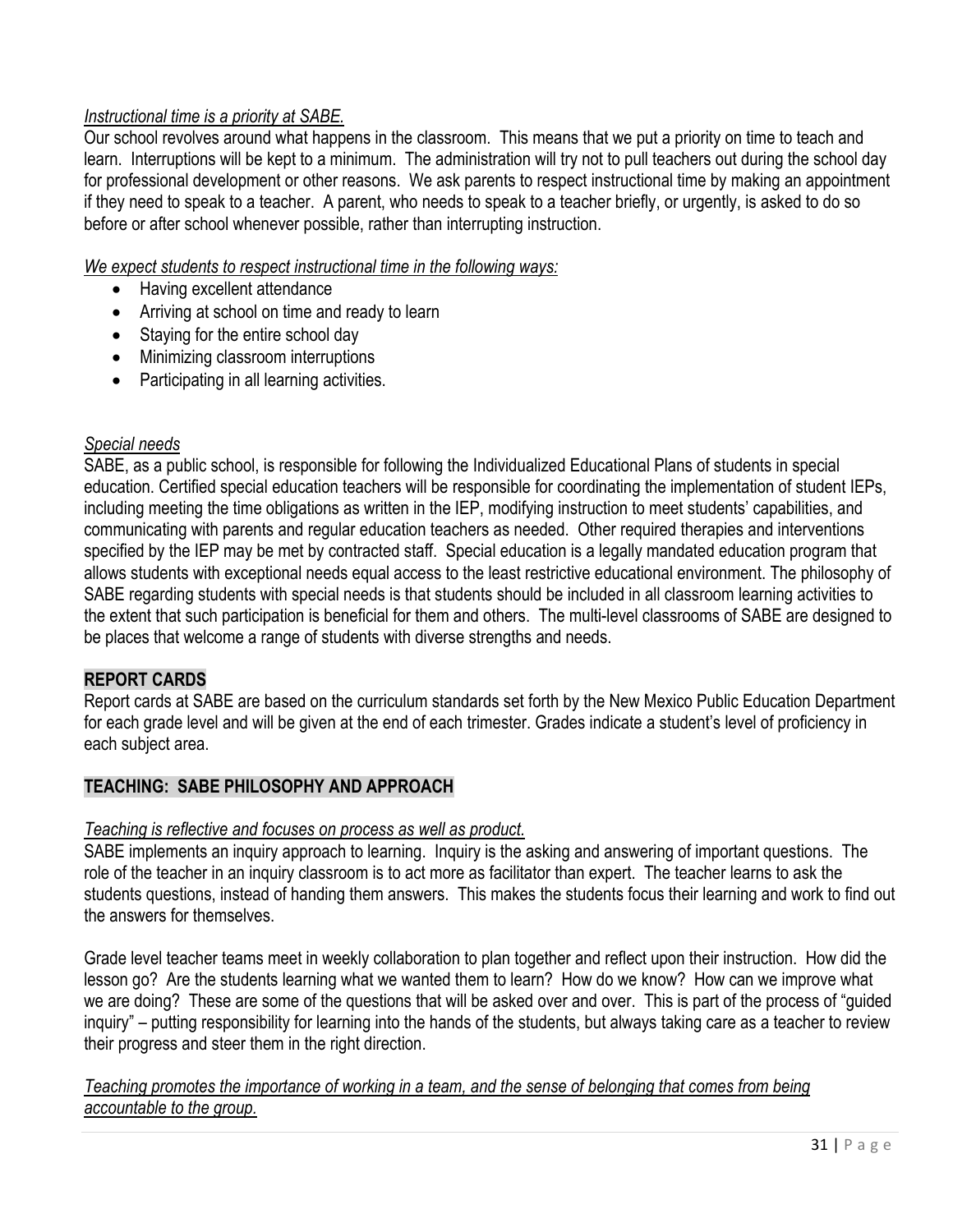In the classroom, teachers expect students to work together productively. They do not just assume that students can do this; they teach them how and review these skills again and again. Students are expected to solve problems in their groups. Group configurations change over the course of the year, but it is not common practice to move students from one group to another in the middle of a curriculum unit.

Teachers are also expected to work cooperatively with one another. Grade-level teams are responsible for meeting regularly to plan curriculum together. In addition, the entire staff meets regularly and works to develop its own identity as a team.

#### **HEALTH & SAFETY**

A healthy and safe school environment is vital to academic achievement and includes both the physical and aesthetic surroundings of the school and the creation of a climate and culture before, during, and after school that promotes personal growth, healthy interpersonal relationships, and respect for all members of the school community.

*Health Education* is the instructional program that provides the opportunity to motivate and assist all students to maintain and improve their health, prevent disease, and reduce health related risk behaviors. It allows students to develop and demonstrate increasingly sophisticated health related knowledge, attitudes, skills, and practices. It meets the NM content standards with benchmarks and performance standards as set forth in 6.30.2.19 NMAC.

#### SAFETY DRILLS

State law requires that schools regularly practice safety drills with students in order to ensure that everyone is prepared in the event that an actual emergency situation should occur.

#### Definitions:

**Shelter in Place:** A "Shelter in Place" may be called when there is a potential danger outside of our school building (like a chemical spill or gas leak in the area). Activities within the building will continue as normal, but no one will be allowed in or out of the building until we are given authorization.

**Lockdown:** A "Lockdown" may be called for when there is imminent danger either inside or outside the school building. A lockdown means every student and faculty member should be in their classroom with blinds closed and windows and doors secure.

**Fire or Bomb Threats:** In the event of a fire or bomb threat, the school will be evacuated.

**Active Shooter:** Staff are provided with information regarding what actions to take in the event that an active shooter or threat of an active shooter on campus is present.

During drills and especially during actual emergency situations, it is important that parents cooperate fully with instructions given. The safety of all students is our number one concern. Please remind your child that cell phones **must not** be used as misinformation can cause unnecessary panic. SABE utilizes an automated calling system to send instant messages to parents in the event of an emergency.

#### SAFETY PLAN

The SABE Safety Plan exists to ensure that all staff are provided with information and training on how to deal with any emergency situations. The Safety Plan will be reviewed annually with staff and will be updated with recommendations from the SABE Safety Committee. The Safety Plan is not a published document but is a document that staff is familiar with and have been trained.

#### STUDENT HEALTH & WELLNESS

Sandoval Academy of Bilingual Education contracts with a nurse on a part time basis to assist with verifying immunization records, conducting hearing and vision screenings, coordinating with other agencies in referring pupils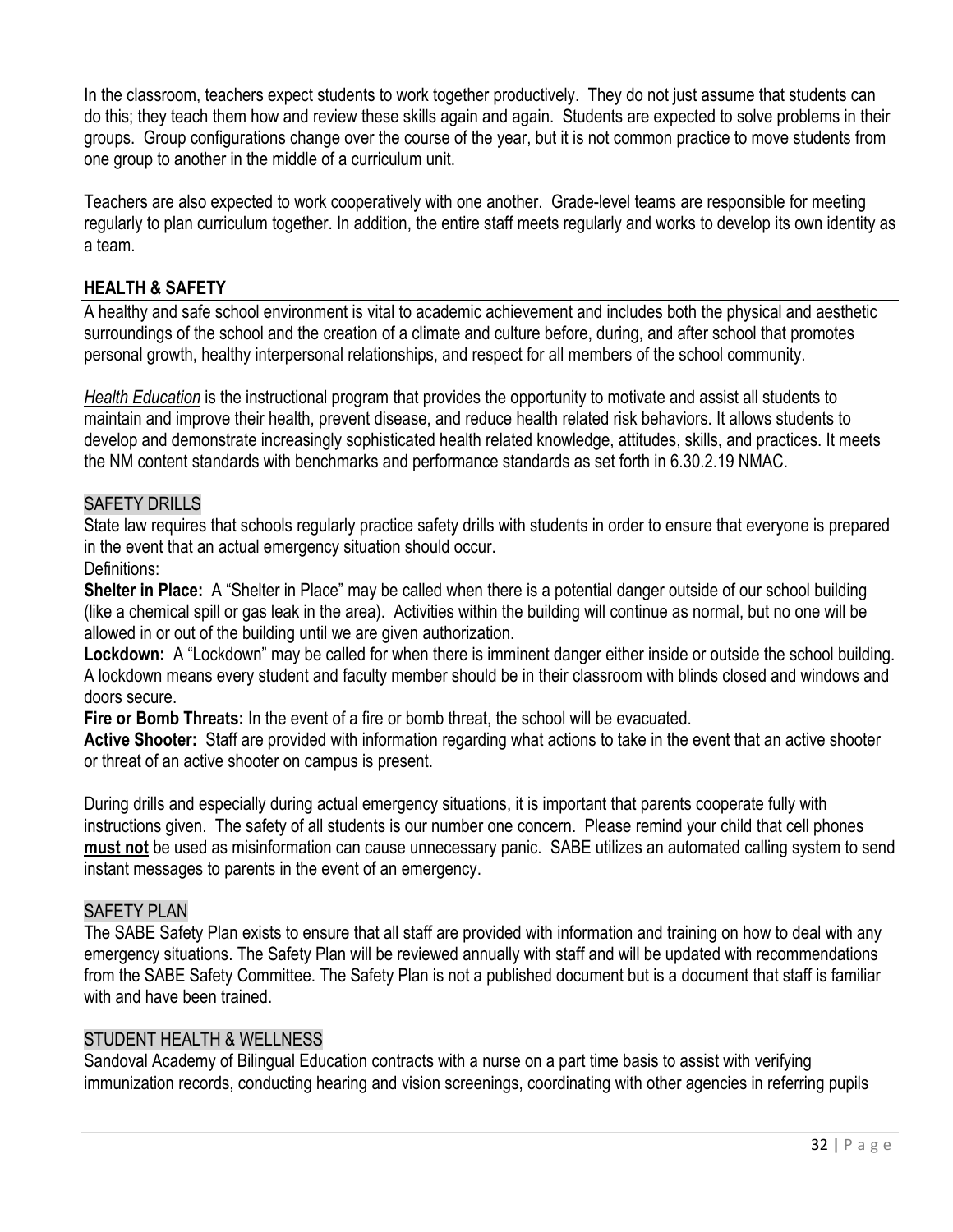who need follow-up care and writing of health care plans for students with special health issues. The School Nurse and Health Assistant are NOT at the school for making any health diagnoses!

## *Medications*

- Whenever possible medication should be given at home.
- Medication is provided for students to self-administer in the office under supervision of our health assistant or office manager.
- A physician's order is required on all prescription medications and forms are available at your doctor's office. If a medication order form is not available an order will be accepted written on the doctor's prescription pad or stationary. The order must include:
	- $\circ$  Name of student and date of birth
	- $\circ$  Name of medication
	- o Dosage of medication
	- o Time of administration
	- o Physicians signature
- The parent must sign a medication authorization form giving permission for the student to take the medication while at school before the student will be allowed to do so.
- All medication must be in a prescription labeled container that matches the physician's written order. At no time will a student be allowed to carry a medication classified as a controlled substance.
- Parents who wish to have their student take an over the counter medication while at school must sign an authorization form. The medication must be in the original bottle or packaging. If this medication is taken for more than five consecutive school days, a physician's authorization must be obtained.
- The Health Assistant, office manager and teacher should be notified of all students taking ANY medication at school, INCLUDING INHALERS!
- A physician's order for medication administration and religious conscientious objection for immunizations MUST BE RENEWED each school year.

## *Student Illness/Injury at School*

- Parents will be contacted immediately when a child needs to be sent home due to illness or injury.
- WORK AND HOME TELEPHONE NUMBERS MUST BE CURRENT, SO CONTACT CAN BE READILY MADE!
- An emergency number MUST also be provided. This may be a neighbor, friend, relative, etc.
- Students who are ill WILL NOT be permitted to walk home.
- If a student needs emergency care and a parent or guardian cannot be reached, the child will be transported to a hospital for medical attention. (Parents should know that hospitals will not administer medical treatment or medication without parental consent, unless the injury is life threatening).
- Each student must have on file an Emergency Health Form. This form is provided upon enrollment.

#### *Health Assistant*

The Health Assistant deals with health-related matters including verifying immunization records, assisting the nurse in vision and hearing testing, and referrals on special health problems. The Health Assistant is NOT a Registered Nurse!

Teachers and the health assistant are continually alert to signs of illness and parents are notified when these signs occur in school. Parents are encouraged to keep children home when they show signs of beginning illnesses. During periods of winter weather, unless there is a possibility of their getting wet, children will be encouraged to go outside during their free time. For this reason, it is helpful if the children come to school properly dressed.

#### *Immunizations*

In accordance with New Mexico State Law, the school must have a current immunization record on file as follows: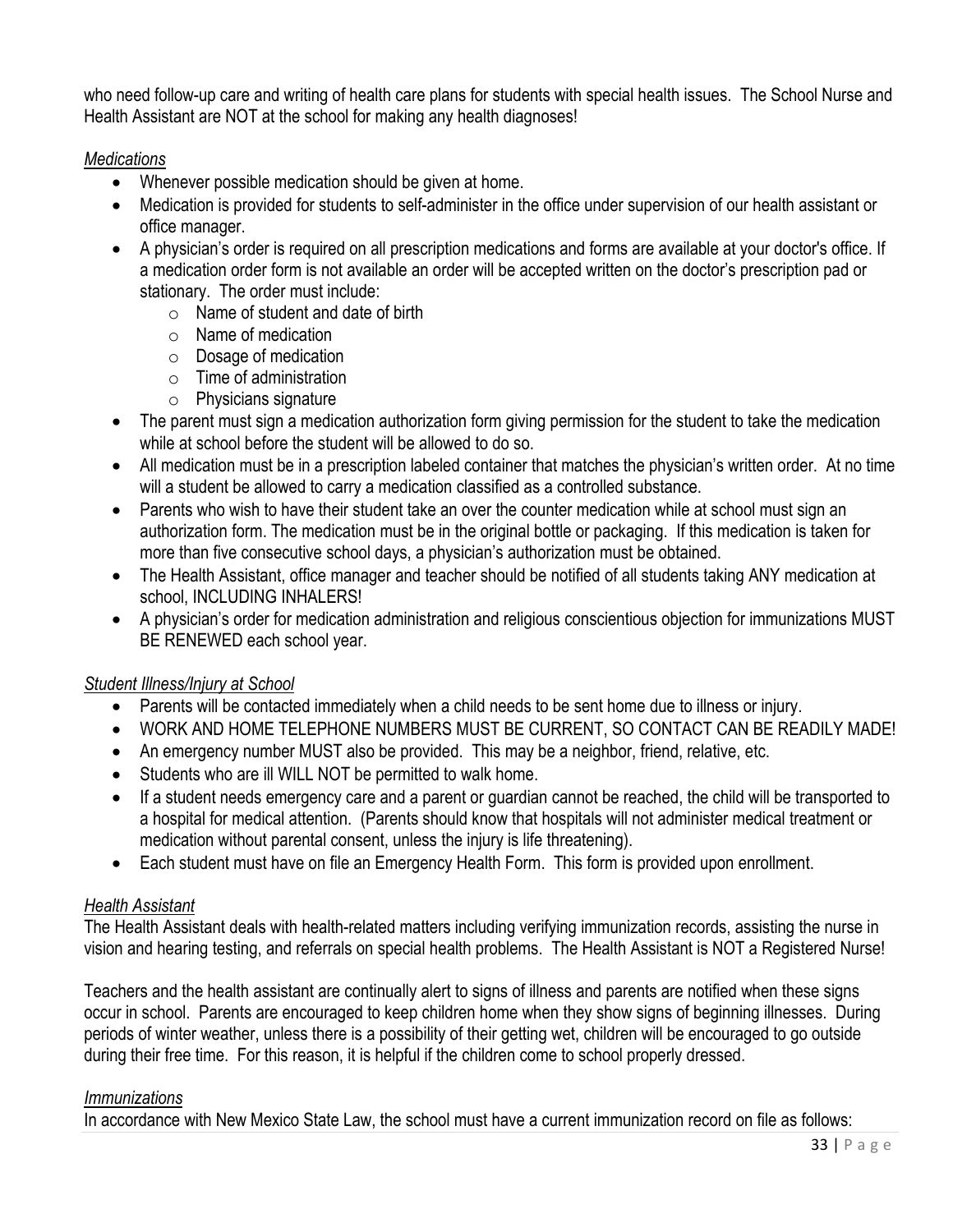THE NEW LAW REGARDING IMMUNIZATION RECORDS REQUIRED FOR SCHOOL ATTENDANCE. It is a violation of New Mexico's compulsory school immunization law (section 15-5-3, NMSA, 1978 Comp.) for a student to enroll who is not:

- 1. Appropriately immunized or;
- 2. In the process of receiving needed immunizations; or
- 3. Properly exempted to school immunizations. Transfer students are no longer allowed a six (6) week conditional enrollment period to provide proof of immunizations; they are subject to the same limitations on enrollment as other students.

Medical exemptions to school immunizations are only acceptable from licensed medical doctors of osteopathy. The written statement from the duly licensed physician must state that the physical condition of the child is such that immunization would seriously endanger the life or health of the child. Medical exemptions must be kept in the child's school/health file.

Religious exemptions to school immunization are only acceptable if the parent/guardian completes a CERTIFICATE OF RELIGIOUS/CONSCIENTIOUS OBJECTION TO IMMUNIZATION and submits the notarized certificate to the Immunization Program for approval. All certificates are kept by the Immunization Program, and a letter of approval of disapproval is sent to the parent/guardian who has the responsibility of forwarding a copy to the child's school. Note: Exemptions, both medical and religious, are for a period not to exceed nine (9) months and do not extend

beyond the school year in which they are submitted/approved.

#### *Pediculosis (Head Lice) Policy*

Sandoval Academy of Bilingual Education is committed to maximizing students' academic performance and physical wellbeing in a healthy and safe environment. The school recognizes that head lice infestations do not pose a health hazard, are not a sign of un-cleanliness, and are not responsible for the spread of any disease. Misinformation about head lice causes anxiety for parents and school staff. The School Principal/Director, school nurse and/or health assistant will make every effort to assist parents with the treatment of infected students in order to ensure continued to access their education.

Procedure: To better manage and to limit the spread of head lice infestations, school employees shall report all suspected cases of head lice to the school nurse and/or health assistant. The following procedures will be initiated:

- Call the student to the health assistant's office.
- School Health Assistant will (in complete privacy), check the student's hair for live lice or viable nits.
- After an examination the student will be sent back to class whether or not child shows any evidence of head lice. Students will not be sent home early.
- If live lice or viable nits are found, the parent will be notified and receive a Lice Information Letter that is to be sent home with the child. Information regarding treatments will be provided.
- If live lice or viable nits are found, the Health Assistant may assess other appropriate household members who attend our school as soon as possible. This includes siblings or other students at the school who are living in the house. Parents will be instructed to check other members of the household that are not at our school.
- Assessment of other students at the school may be conducted as determined by the school nurse and/or health assistant.
- For resistant/persistent cases of pediculosis, Public Health resource information will be provided.